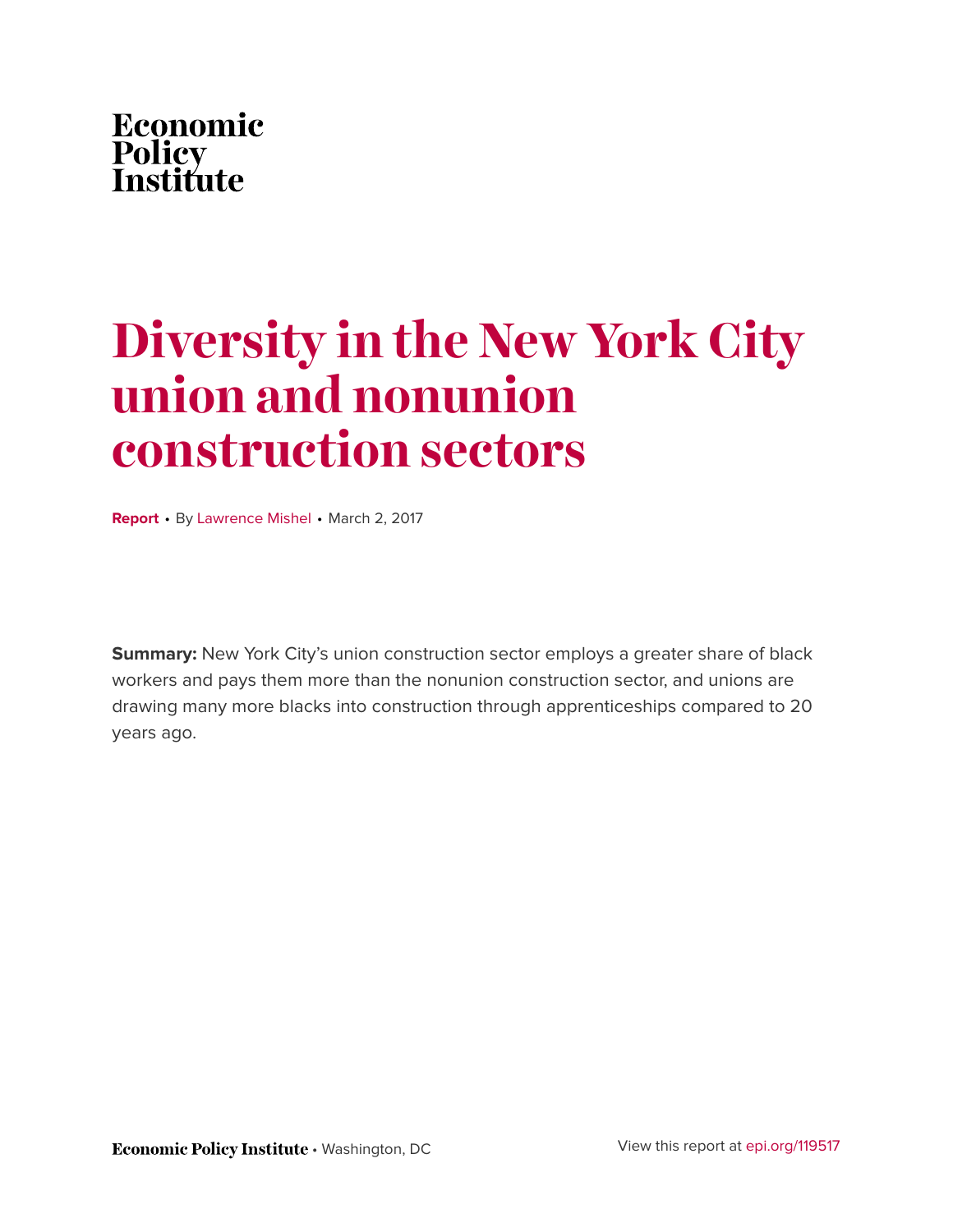## <span id="page-1-0"></span>**Summary**

Contention over the diversity of the New York City construction industry has been present since the 1960s as blacks and Hispanics have sought greater access to this major source of middle-class jobs. Because most major construction in the 1960s was done under collective bargaining agreements, the discussion about diversity focused on how workers become apprentices and join construction trade unions.

As Figueroa, Grabelsky, and Lamare (2013) note,

Dating back to the 1960s, the unionized construction industry was a focal point for the civil rights movement as communities of color witnessed a construction boom offering the false promise of good jobs for urban residents. Because of discriminatory hiring practices, the overwhelming majority of union construction jobs went to white workers. In New York City, for example, 92 percent of building trades union members [were] white. Some of the skilled trades had virtually no African American members.

<span id="page-1-1"></span>Governments at all levels have sought to increase diversity in the building trades over the last 50 years (Fuchs, Warren, and Bayer 2014). Accusations of racial exclusion persist, leveled by civil rights organizations and anti-union advocates, and tend to focus on black workers in the union sector, with no attention paid to the nonunion sector.<sup>[1](#page-24-4)</sup> This report develops new data to assess the racial and ethnic diversity of New York City construction employment in both the union and nonunion sectors for the 2006 to 2015 period, and gauges changes in the diversity of construction employment by comparing the composition of the younger and older segments of the workforce and shifts in the demographic composition of union apprenticeships. The analyses pay special attention to the employment and wages of black workers in construction since most of the controversies, to this day, tend to focus on the inclusion of black workers. The analyses also look at Hispanic construction workers and minorities overall compared with whites. The analyses do not examine the related issues of inclusion of workers by gender, sexual orientation, or religion.

### **SECTIONS**

- 1. [Summary](#page-1-0) 1
- 2. [The historical](#page-4-0) context2 • [4](#page-4-0)
- 3. Data [sources](#page-8-0) 8
- 4. [Employment diversity](#page-10-0) [in construction](#page-10-0) [occupations, union](#page-10-0) [versus nonunion](#page-10-0) [sectors](#page-10-0) • 10
- 5. [Wages in construction](#page-15-0) [occupations by race/](#page-15-0) [ethnicity, union versus](#page-15-0) [nonunion](#page-15-0) sectors • 15
- 6. [Employment diversity](#page-17-0) [in construction](#page-17-0) [industries](#page-17-0) • 17
- 7. [Diversity in](#page-19-0) [apprenticeships](#page-19-0) • 19
- 8. [Assessing union](#page-21-0)[basher Berman's claim](#page-21-0) [that construction](#page-21-0) [unions squelch black](#page-21-0) [opportunity](#page-21-0) • 21
- 9. [Conclusion](#page-24-0) 24

[About the](#page-24-1) author • 24 [Acknowledgments](#page-24-2) • 24 [Endnotes](#page-24-3) • 24 [References](#page-25-0) • 25 [Appendix: Construction](#page-27-0)

[occupations: 2010](#page-27-0) [Census occupational](#page-27-0) [classification and](#page-27-0) codes • [27](#page-27-0)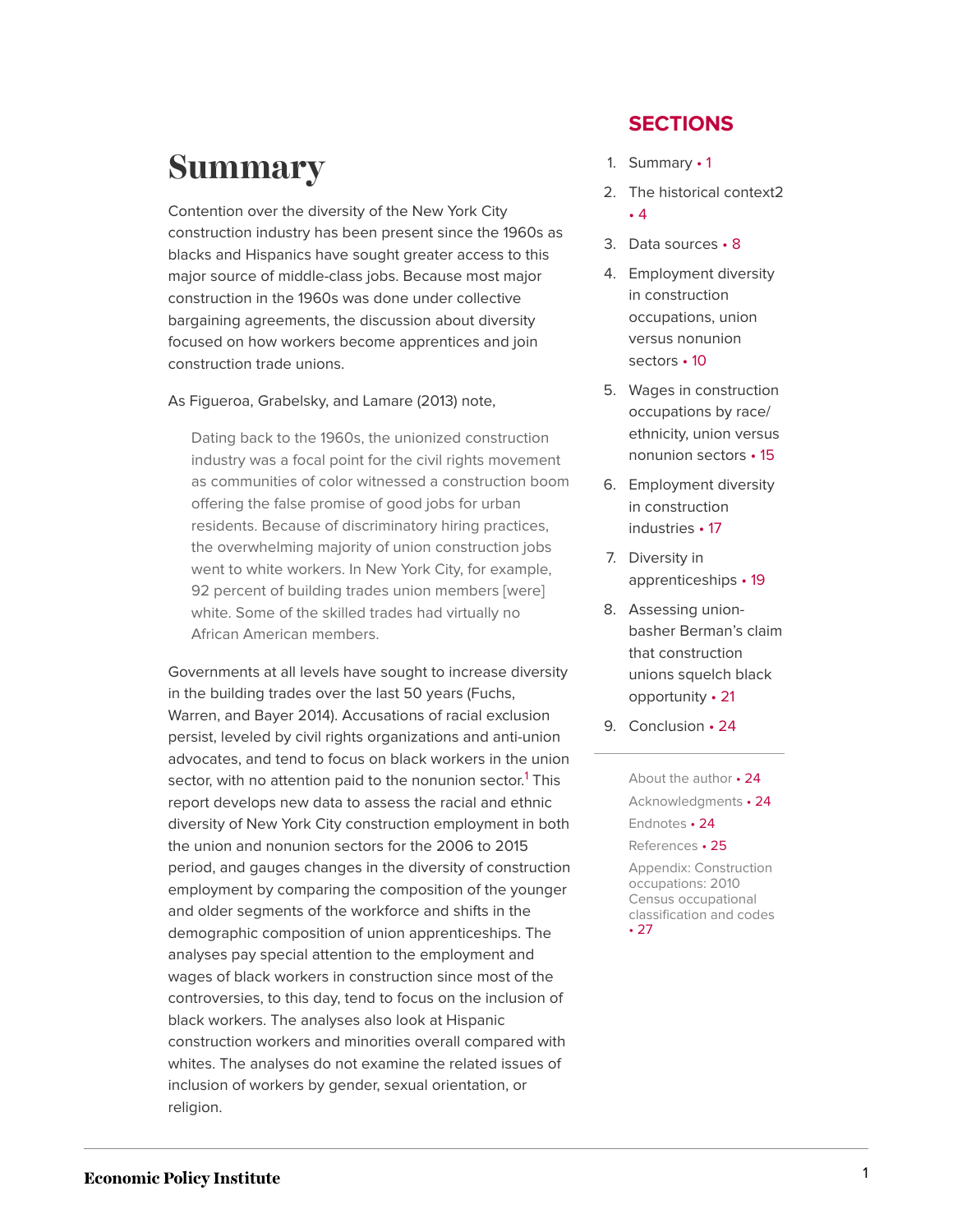Specifically, we use Bureau of Labor Statistics surveys of individual workers over the years from 2006 to 2015 to examine the race/ethnic diversity of construction employment in both the union and nonunion sectors and among all blue-collar workers (except construction). There has been much discussion of diversity in the union sector but very little attention to the hiring decisions of nonunion contractors. Diversity of all blue-collar employment, outside of construction, is presented to provide a benchmark for assessing the diversity within the union and nonunion construction sectors, and within subsectors of the construction sector. We also examine the increasing diversity of union apprenticeships over the last two decades, building on the work of Fuchs, Warren, and Bayer (2014) published by the Columbia University School of International and Public Affairs (SIPA). Last, we examine the total earnings gained by the black community due to the greater representation and wages earned by black workers in the union than the nonunion construction sector. Key findings in the report are summarized below.

### **New York City's union construction sector employs a greater share of black workers and pays them more than the nonunion construction sector, and unions are drawing many more blacks into construction through apprenticeships compared to 20 years ago**

- **Black workers are far more represented in the union construction workforce (where** they account for 21.2 percent of employment) than in the nonunion construction workforce (where they account for 15.8 percent) and minorities overall now make up 55.1 percent of NYC blue-collar union construction workers.
- An examination of the younger workforce, ages 18–40, reflects the most recent hiring decisions and best predicts future employment patterns. It finds that among younger workers, black workers are even more underrepresented in the nonunion (14.8 percent) relative to the union (21.0 percent) construction sector. Among older workers (ages 41–64) black workers make up 21.3 percent of union construction workers but a lesser 17.2 percent share of nonunion construction workers.
- Minorities accounted for 61.8 percent of all New York City residents' union apprenticeships in 2014, far higher than the 36.3 percent share in 1994. Black apprentice participation roughly doubled, rising from 18.3 percent in 1994 to 35.1 percent 20 years later in 2014.
- **Black union construction workers earn 36.1 percent more than black nonunion** construction workers. Because black workers have better wages and a greater employment share in the union construction sector relative to the nonunion construction sector, the presence of unions and collective bargaining in New York City greatly boosts overall annual wages to the black community from construction—by 83 percent, or \$152 million each year. Claims that unions have hurt the black community are seriously misguided and contrary to readily available evidence and the absence of unions and collective bargaining would hurt, not help, black workers.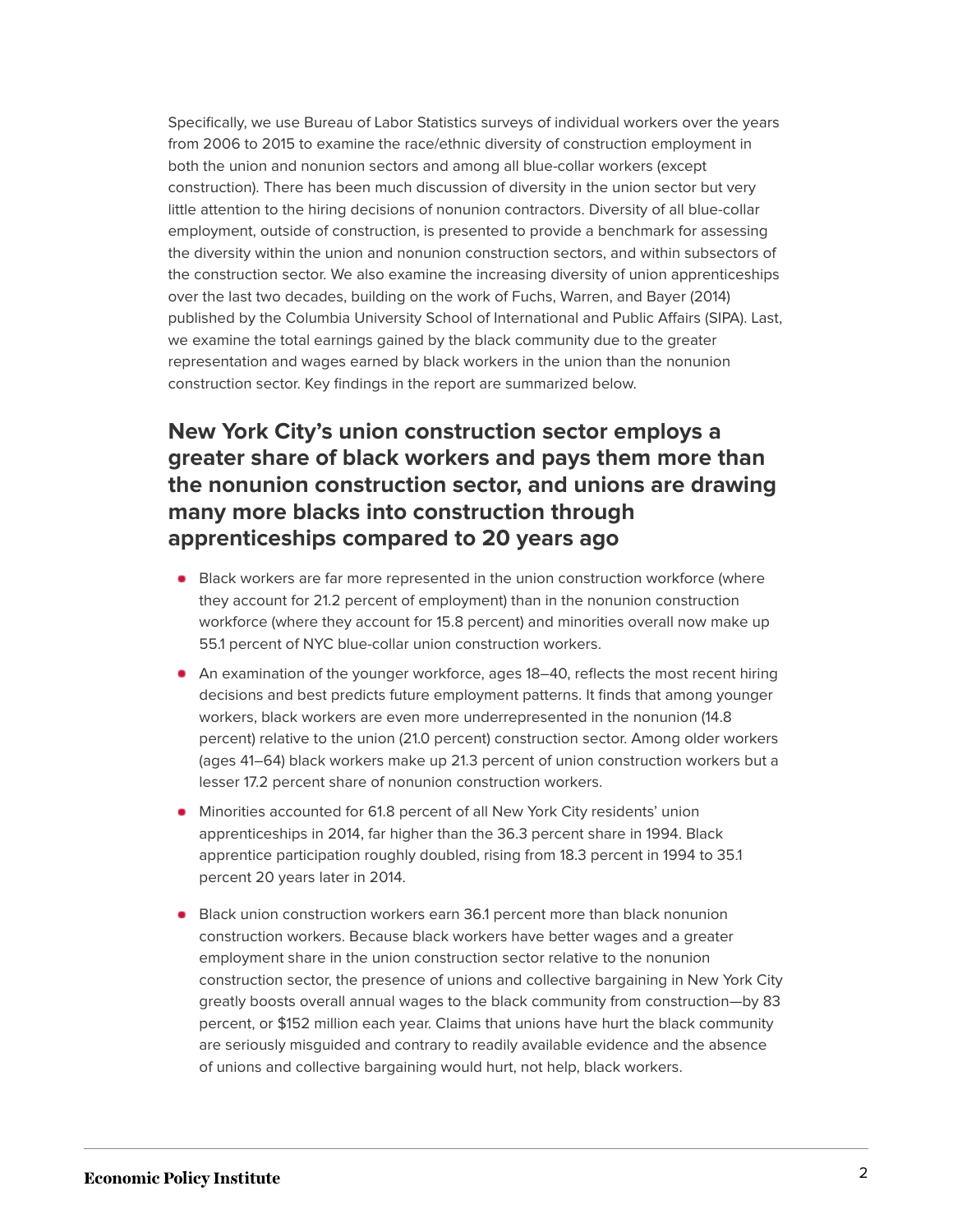**Hispanic workers make up a growing share of the nonunion construction sector, where their relative youth, lower levels of education, and more-recent-immigrant status means they are paid far less than in the union sector**

- Hispanics in the union sector held 30.5 percent of the construction jobs, comparable to their 31.2 percent share among non-construction blue-collar occupations. Hispanics are heavily overrepresented in the nonunion construction sector, accounting for nearly half of all employment, 48.6 percent.
- A declining share of union construction jobs held by non-Hispanic whites (those ages 41–64 held 53.0 percent while those ages 18–40 held 38.1 percent) facilitated the growth of Hispanic employment in the union construction sector (up to 36.6 percent among young workers, from the 23.3 percent share among older workers). Hispanics now also make up more than half the younger nonunion workforce (55.7 percent), up from the 37.9 percent share of the older nonunion construction workforce.
- Nearly half (49.2 percent) of Hispanic nonunion construction workers have not completed high school (or a GED), far more than the 28.0 percent among Hispanics in the union construction sector. Only 12.8 percent of nonunion Hispanic construction workers are native born with 40.6 percent of the immigrants having arrived within the last 10 years. Relative to the nonunion sector, Hispanic construction workers in the union sector are far more likely to be native born (20.3 percent), and 71.7 percent of those who are immigrants have been present in the U.S. for at least 11 years. Given that Hispanics in the nonunion sector are much younger and are more likely to be an immigrant and a recent immigrant than in the union sector, and that nearly half lack a high school diploma, it is not surprising that they earn 34.5 percent less than Hispanics in the union sector.
- An analysis of the non–college degree workforces in construction affirms the findings that the nonunion construction sector greatly overrepresents Hispanics and severely underrepresents black workers relative to the union construction sector and to the non-construction blue-collar workforce.

### **Construction workers earn more than other blue-collar workers, especially among union workers, and unions help close racial and ethnic wage gaps**

Union construction workers earn 14.0 percent more than other union blue-collar workers while nonunion construction workers earn only 4.0 percent more than other nonunion blue-collar workers. The biggest advantages for working in construction are for black and Hispanic union workers who earn, respectively, 13.0 and 24.2 percent more than other union blue-collar workers of the same race/ethnicity. White workers in nonunion construction actually earn less than white workers in other nonunion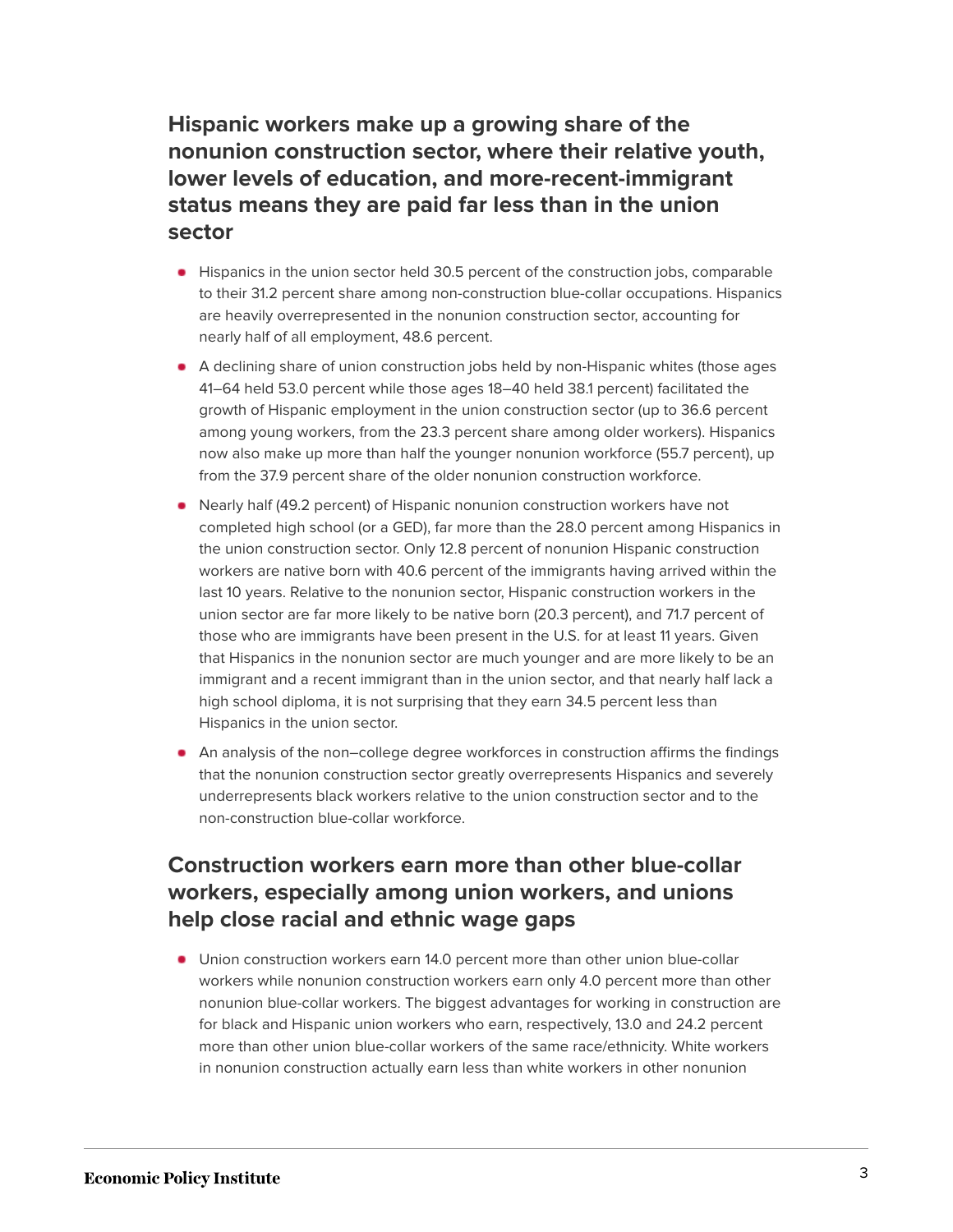blue-collar jobs and nonunion black and Hispanic construction workers enjoy a small premium over their blue-collar counterparts.

- The union wage advantage (the percent by which union wages exceed nonunion wages) is larger for construction workers (42.2 percent) than other blue-collar workers, and, among racial and ethnic groups, largest for black (36.1 percent) and Hispanic (52.7 percent) construction workers. The same racial/ethnic pattern prevails among blue-collar occupations: the largest union advantage is for blacks (25.2 percent) and for Hispanics (38.0 percent).
- **There are racial/ethnic pay inequities in both construction and other blue-collar** occupations as blacks and Hispanics earn less than whites in the same sector. This is true in both the union and nonunion sectors. However, there are smaller wage gaps affecting blacks and Hispanics in the union sector than the nonunion sector and the smallest racial/ethnic wage gaps are in the union construction sector. It stands out that union Hispanic workers earn slightly more than the average wage in the union construction sector (\$24.18 versus \$23.95) and only 6.5 percent less than what white union construction workers earn.

### **Other findings**

- **The New York City construction industry sector broadly acknowledged to have the** least collective bargaining is residential building construction and it has the lowest representation of black workers, with 11.1 percent, but the differences with other sectors are not large. Every construction industry sector has proportionately fewer blacks than in New York City construction employment as a whole, 20.0 percent.
- Hispanic apprenticeships rose from a 16.0 percent share in 1994 to 27.6 in 2012 and to 22.2 percent in 2014.

# <span id="page-4-1"></span><span id="page-4-0"></span>**The historical context[2](#page-24-5)**

Before analyzing the progress in achieving diversity in the NYC union construction industry it is worth reviewing the historical context for the current debate. There is a long history of racial and gender discrimination in the building trades nationally and, in particular, in New York City's building trades. Informal hiring and recruitment practices going back, in some cases, to the 19th century, made it hard for outside groups, particularly African Americans, to enter the building trades. And those informal practices, often carried out in relation to small projects and construction companies, made government scrutiny and regulation difficult too.

In 1982 there were about one million building trades contractors nationally employing approximately five million workers (Waldinger and Bailey 1991).

Construction unions often replicated the protocols of the industry at large, relying on kin networks to refer workers to construction companies (Hill 1985). And while some joint labor-management training programs were formalized, others were not. Waldinger and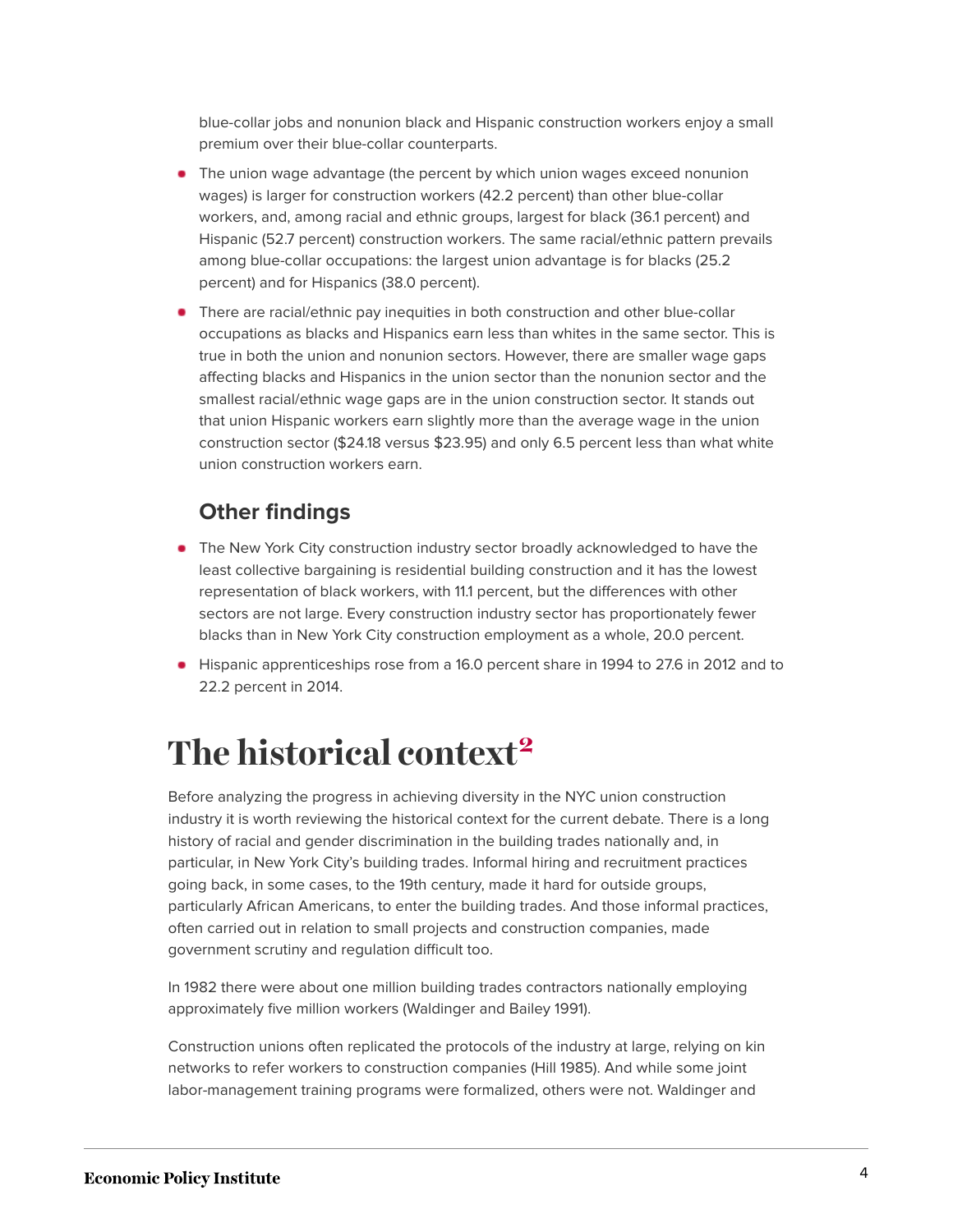Bailey note for example, that, at the time of their 1991 article, the International Union of Operating Engineers did not have a formal apprenticeship program. Historically, in fact, most union construction workers did not pass through apprenticeship programs, but depended on family and friendship connections. Survey data reveal that fathers and sons were frequently members of the same building trades unions throughout the 20th century (Waldinger and Bailey 1991).

This informal hiring and training structure perpetuated exclusionary "whites-only" hiring and training practices. Competing for scarce jobs in the industry exacerbated whites-only racism (for decades throughout the 20th century, white ethnic groups also faced discrimination). Some building trades unions, such as the Sheet Metal Workers International Association, had "Caucasian only" clauses in their constitutions through the mid-20th century, until forced by federal, state, and city regulators to remove them. Other unions simply refused to admit African Americans. Other methods of exclusion included segregating members by race and limiting black access to union licensing programs. (It should be noted that the Carpenters Union, historically, while not free of discrimination, was somewhat more accommodating to black workers, as it had more slots available for unskilled workers who could not gain membership into apprenticeship programs or via onthe-job journeyman positions.) (Waldinger and Bailey 1991; Frymer 2008)

While the boom years of World War II opened up some opportunities for blacks within New York's construction industry, discrimination in the postwar years returned almost to the level of the Depression years. For example, while the New York State Commission Against Discrimination (SCAD) ordered Sheet Metal Workers Local 28 to eliminate its constitutional restrictions against black members in 1948, by 1963, Local 28 still had no black members. Postwar union apprenticeship programs all but excluded black participation. In 1960, a SCAD report on discrimination in the building trades unions stated that, of the 15,000 registered union apprentices in New York State, only 2 percent were African Americans (New York State Commission Against Discrimination 1960).

Beginning in the late 1950s and early 1960s, the burgeoning African American civil rights movement began to pressure building trades unions and contractors in New York. This, in turn, generated political and legal battles between the newly empowered black community and the building trades unions, which, given the many government-subsidized construction projects, had deep ties to both Democratic and Republican politicians at the local, state, and national levels (Butler 2011).

James Haughton, the son of a black bricklayer, worked as an assistant to civil rights leader A. Philip Randolph and founded Harlem Fight Back in 1964, an organization that advocated on behalf of black and Latino workers by demonstrating, boycotting, and filing lawsuits against contractors and construction unions. Similar organizations, such as the Workers Defense League (itself with union ties through the AFL-CIO and Bayard Rustin, head of the AFL-CIO's A. Philip Randolph Institute) and Positive Workforce proliferated during the 1960s and 1970s, putting greater pressure on the unions, the courts, and government regulators to address the protesters' concerns (Freeman 2001; Butler 2011; Roberts 2016).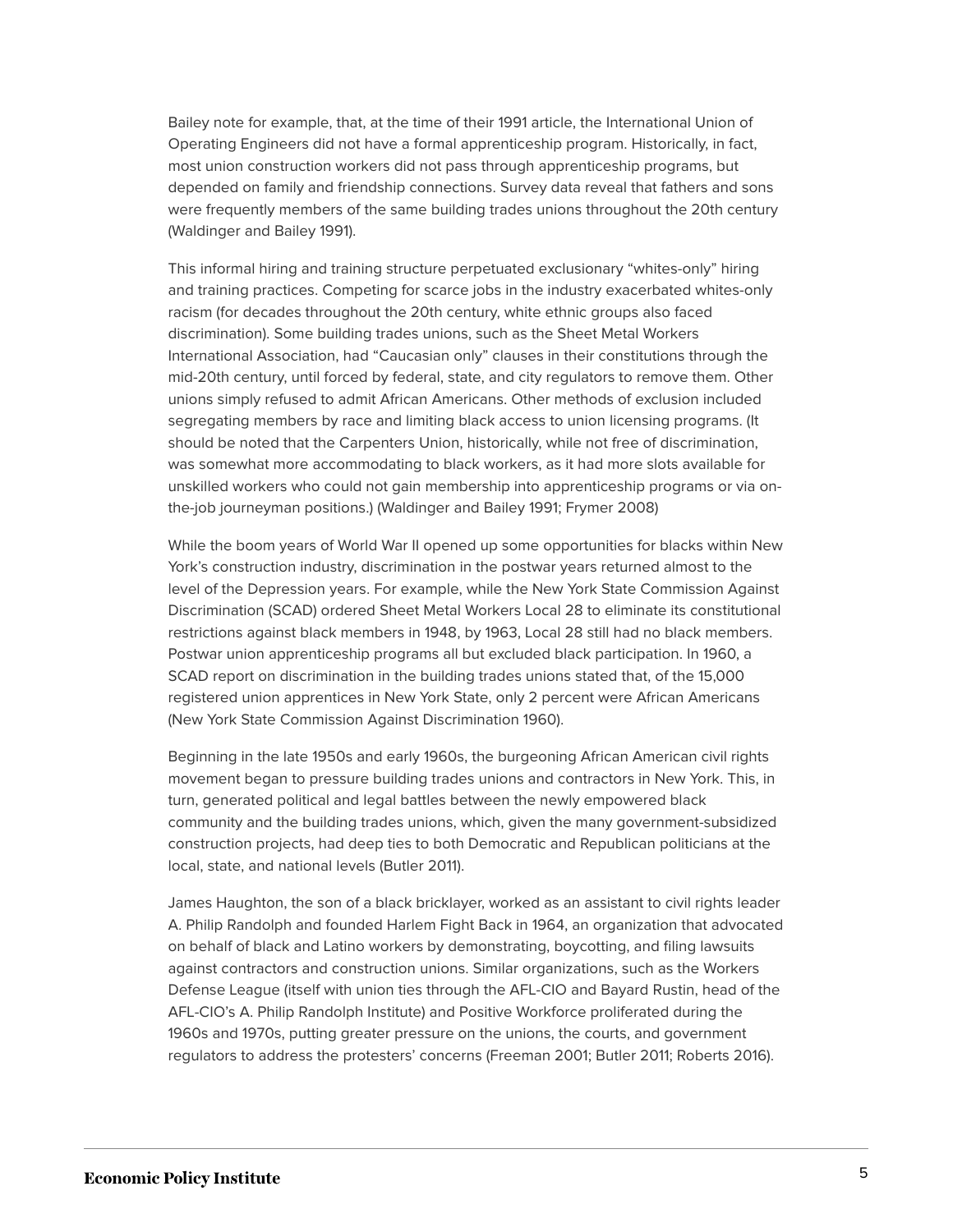In 1963, for example, the Joint Committee on Equal Employment Opportunity, a coalition of civil rights organizations, picketed a construction site at Harlem Hospital demanding jobs for black construction workers. Demonstrations, sometimes violent, spread to other sites in the city and led to daily sit-ins at New York City mayor Robert F. Wagner Jr.'s office. More than 650 people were arrested over the course of the demonstrations. That same year, the New York City Commission on Human Rights issued a report, *Bias in the Building Industry: An Interim Report to the Mayor*, which concluded that there was a "pattern of exclusion" of black and Puerto Rican workers in the city's construction unions and that the unions had offered "nothing of substance" to solve the problem of racial discrimination in apprenticeships, hiring halls, sponsorships for union membership by current members, and other formal and informal structures that governed the building trades unions (New York City Commission on Human Rights 1963; Waldinger and Bailey 1991).

As demonstrations against racial discrimination in the trades continued, some construction workers responded by demonstrating to maintain racial exclusion. In 1964, Astrove Plumbing, which had received a city contract to build a produce market in the Bronx, hired four nonwhite, nonunion plumbers (something its contract with Plumbers Local 2 permitted it to do). Plumbers Local 2, nevertheless, struck the site when the four nonwhites started work and the strike spread to other crafts. Despite National Labor Relations Board (NLRB) and court decisions against the union actions, the four nonwhite plumbers never joined Plumbers Local 2 (Waldinger and Bailey 1991).

These long festering tensions reached a head nationally and in New York City when President Nixon announced the "Philadelphia Plan" in 1969, a set of hiring goals for Philadelphia and five other cities whose major building trades had below 1.6 percent minority participation. The plan did not address union membership directly, but only minority participation in the construction industry overall. While not one of the original six cities, New York City and New York state, like many other localities, responded with its own voluntary plan, the New York Plan, in 1970, a joint agreement between Governor Nelson Rockefeller, Mayor John Lindsay, the city's building trades council, and the U.S. Department of Labor. The plan promoted minority trainees on government-sponsored construction projects, but, within a year, the powerful electrical workers, sheet-metal workers, and plumbers unions refused to participate (Waldinger and Bailey 1991; Freeman 2001).

Demonstrations and counter-demonstrations by civil rights and community groups and construction unions plagued the New York Plan, but it managed to place 5,000 minority trainees over 17 years. However, only 800 of them ever joined a union. It soon lost the support of Mayor Lindsay, who in 1973 issued an executive order mandating a 1-to-4 minority worker ratio on all city and federally funded construction projects. This, in turn, was opposed in court by former building trades council president and Nixon administration secretary of labor Peter Brennan. The courts finally blocked Lindsay's plan, on grounds of executive overreach, in 1976 (Waldinger and Bailey 1991; Freeman 2000).

If anything, minority membership in unions declined during the 1970s and 1980s, but the civil rights community and the government did not give up. Litigation was brought under Title VII of the Civil Rights Act, pressuring the building trades unions nationally and in New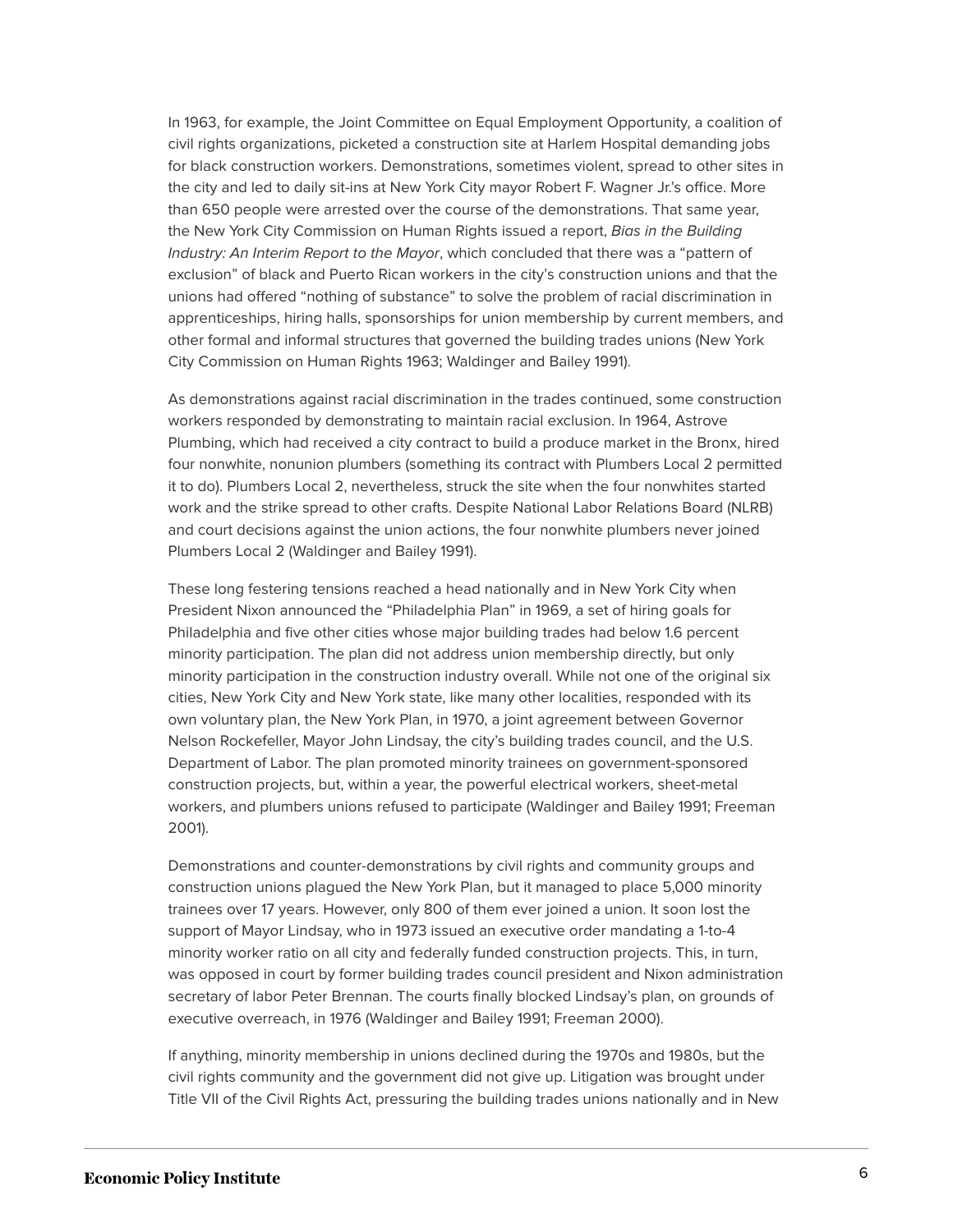York City to increase minority membership. An important breakthrough came in 1987. Sixteen years after it was filed by the federal government in 1971, a key court case against the previously discussed all-white Sheet Metal Workers Local 28 finally ended in favor of the government. The ruling set a 29 percent membership goal for the local.

Government and media scrutiny of discrimination in the construction industry continued to mount. In 1993, the New York City Commission on Human Rights issued a major study, over 400 pages long, *Building Barriers: A Report on Discrimination against Women and People of Color*, with testimony from both state officials and workers. The report documented the patterns of racial discrimination, gender discrimination, and sexual harassment at union worksites. The report also noted that discrimination extended beyond African American, Latino, and female workers to include Asian American workers (Waldinger and Bailey 1991; New York City Commission on Human Rights 1993; Frymer 2008).

Over several decades, the combination of government monitoring and spotlighting these issues; activism by women and minorities, particularly African Americans; court and regulatory rulings; and the recognition of the building trades themselves that discrimination needed to end for moral and practical reasons resulted in dramatic changes in the 21st century. In 2001, the Edward J. Malloy Initiative for Construction Skills preapprenticeship program, a joint effort of labor, contractors, and New York City, was created to target and place minority young people into union apprenticeship programs. The program has been a success and, through 2013, placed 1,443 minority youth in union apprenticeship programs for high wage construction jobs (Fuchs, Warren, and Bayer 2014).

In 2009, an even more ambitious memorandum of understanding was entered into by the city's building trades council, the council's employer group, and the city to "promote diversity" in 24 union apprenticeship programs. As of 2012, two-thirds of New York City's 5,743 registered apprentices were people of color and almost 11 percent were women, enormous increases from 1994, when roughly 64 percent of registered apprentices in New York City were white (Building and Construction Trades Council of Greater New York 2012; Fuchs, Warren, and Bayer 2014).

The leader of the Building and Construction Trades Council of Greater New York, Gary LaBarbera, has recently acknowledged this past history of exclusion and proclaimed that the unions have taken proactive steps to rectify the situation:

We recognized years ago that New York's construction industry, like many others, had long suffered from a diversity problem. The union construction trades were the first to stand up and proactively develop a solution, and we have played a leadership role ever since. Through initiatives like the Edward J. Malloy Initiative for Construction Skills, we have welcomed thousands of skilled African-American and Latino workers into our ranks, and we are proud to say that today, 65% of local apprentices are minorities. (LaBarbera 2015)

LaBarbera also provided a contrast with the established nonunion construction sector, whose practices have rarely been written about: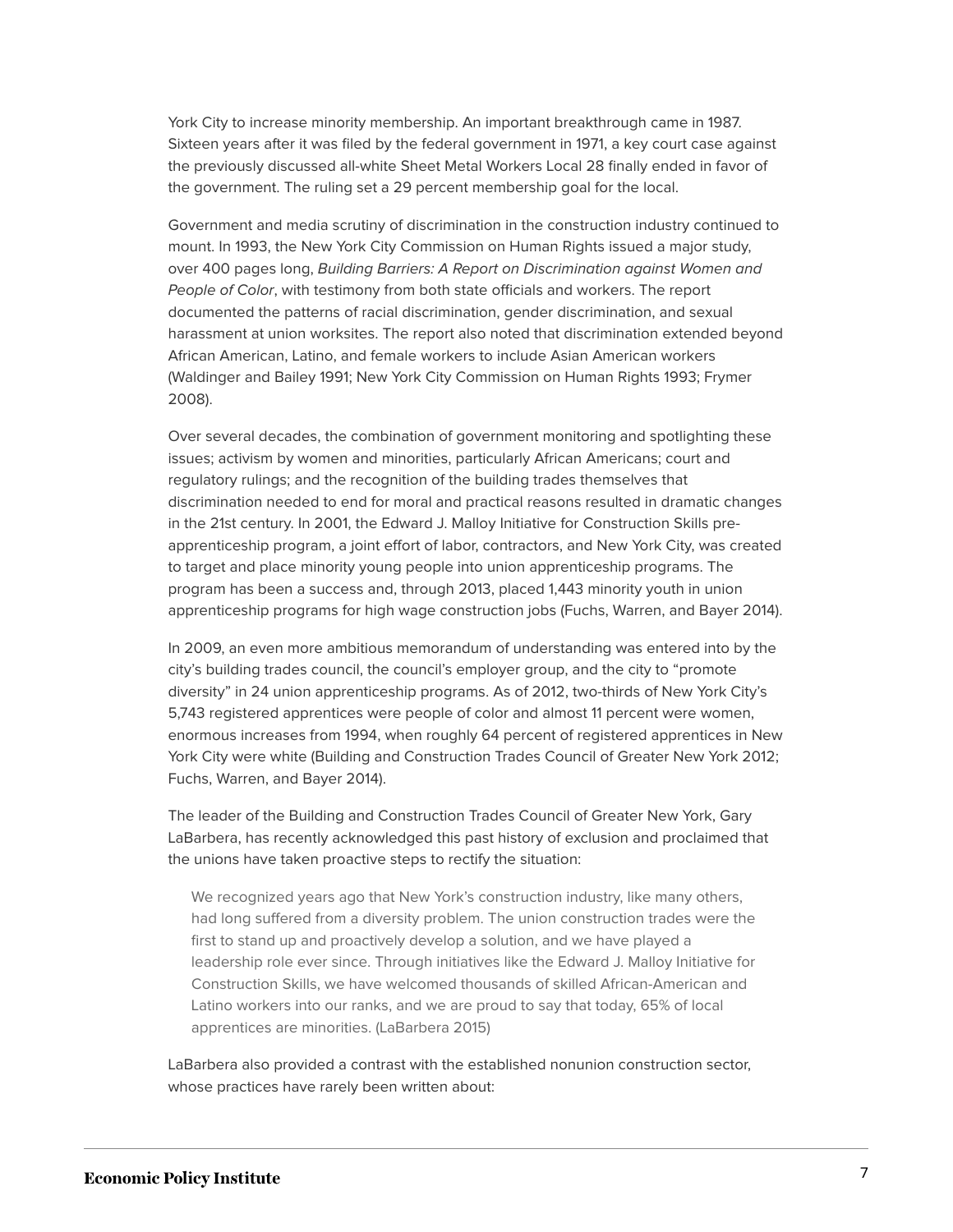Our apprenticeship program offers world-class training and good wages with benefits. Nonunion construction comes up short when it comes to training and wages. And while we are creating a pathway to the middle class for hard-working men and women across the five boroughs, the anti-union corporate interests Berman [Richard Berman of the anti-union Employment Policies Institute] represents have yet to lift a finger to advance diversity in construction—despite the fact that African-Americans are severely underrepresented in the non-union construction sector.(LaBarbera 2015)

The building trades resisted changes in their protocols and structures for many decades, and the fight to extend union representation to all workers, white and of color, men and women, has been bitter. But a significant transformation now seems to be happening.

The remainder of the paper will examine the data available to assess the current racial diversity in both the union and nonunion construction sectors and to examine the diversity of trends among union apprentices over the last two decades.

## <span id="page-8-0"></span>**Data sources**

This analysis is based on three sources of data. The first is the monthly Current Population Survey (CPS) household survey, regularly collected by the Bureau of Labor Statistics (BLS) to track unemployment and other labor force characteristics and outcomes, including wages. The second is the U.S. Census Bureau's Quarterly Workforce Indicators (QWI) survey, which draws on employer reports to the unemployment insurance system and matches data from other federal surveys to compile demographic and other characteristics of employment. The third source is data on union construction apprenticeships.

### **Individual worker data**

The Current Population Survey collects information from roughly 60,000 households each month, which produces observations on approximately 170,000 wage earners each year. The CPS provides information on the age, gender, education, occupation, industry, and geographic location of each wage earner and their employment status (employed, unemployed, not in the labor force) and wages (see EPI 2017). The CPS also provides information on whether a wage earner is a union member or covered by a collective bargaining agreement (our analysis considers both of these types of workers to be in the union sector).

The CPS is the only data source that enables an analysis of demographic diversity in the union sector and a comparison of a particular industry or group of occupations' union sector with its nonunion sector. This study examines union and nonunion workers in construction occupations in the construction industry.

The CPS also allows us to compare a particular industry or group of occupations' with the broader labor market, such as all blue-collar workers or all workers with similar education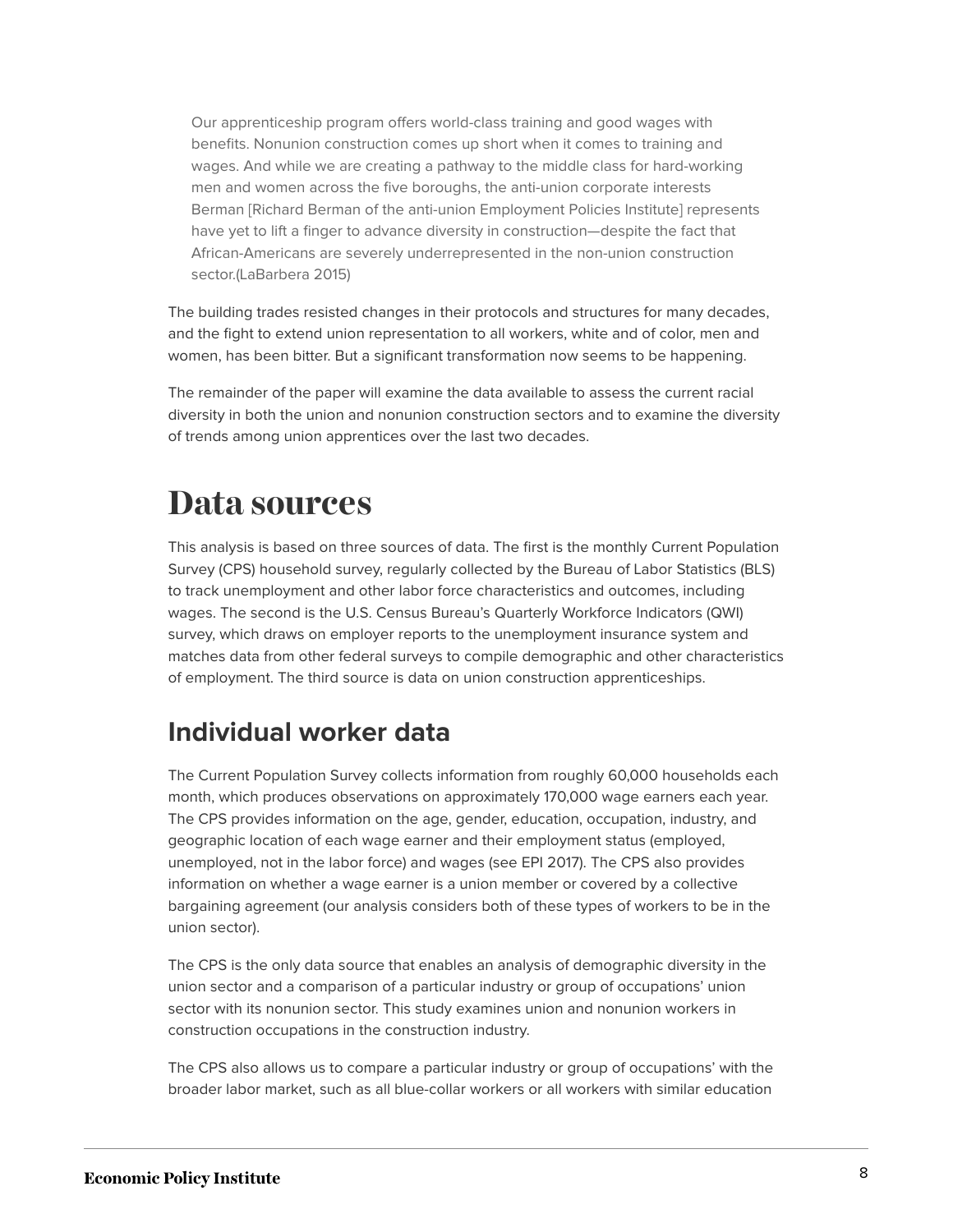levels, such as those with less than a bachelor's degree. A weakness in the CPS industry classification system is that it puts all workers in construction into one aggregate category and does not identify key subsectors. So, for instance, those working in residential as well as nonresidential construction are placed into the same overall "construction" category. This is a weakness because collective bargaining is stronger in some construction sectors than in others (e.g., than in residential construction). So, a comparison between the union and nonunion sectors necessarily compares workers in differing parts of the construction industry.

Another limitation is that the CPS sample includes households based on where they live not work, so the data cover construction workers who live in New York City, not *work* in New York City.

The analyses in this report also break down employment by education, and examine union and nonunion workforces by occupations: specifically we examine blue-collar construction occupations by aggregating all the construction occupations (excluding supervisors and those in "extraction").

The data analyzed are based on a sample of construction industry workers who live in New York City and are ages 18 to 64. The race/ethnicity categories are non-Hispanic whites, blacks (Hispanic or non-Hispanic), non-black Hispanics, and "other" non-Hispanics. The sample is used as a cross section and includes 10 years of data, the 2006–2015 period, to get a robust sample size. Last, in order to isolate the blue-collar workforce we examine subsamples defined by either education or occupation. For education the categories are by the highest level of education attained and are college degree (a bachelor's degree), an advanced degree beyond college, some college or associates degree; high school diploma or GED, and no high school diploma.

The conventional approach, which we will follow, is to examine all workers who have less than a college degree. This separates those who are likely in the collective bargaining unit from those who are more likely to be supervisors or white-collar workers. We will also examine by occupation. Specifically, we will examine workers in the construction industry who are in construction occupations but exclude supervisors and those in "extraction" occupations (although there probably are not many workers in extraction occupations such as mining or oil and gas extraction in New York City.) The included occupations are listed in **Appendix**. To compare with the broader market, when the analysis is of construction workers, the comparison is made to all non-construction blue-collar workers; when the analysis is of non–college graduates working in construction the comparison is made to all non–college graduate workers.

### **Employer-based data**

Since EPI's original analysis in 2013 (Mishel 2013), a new data source has become available, the Census Bureau's Quarterly Workforce Indicators (U.S. Census Bureau 2012). These data, compiled from employer reports to the unemployment compensation system and from the U.S. Census Bureau matching these data to other sources, such as the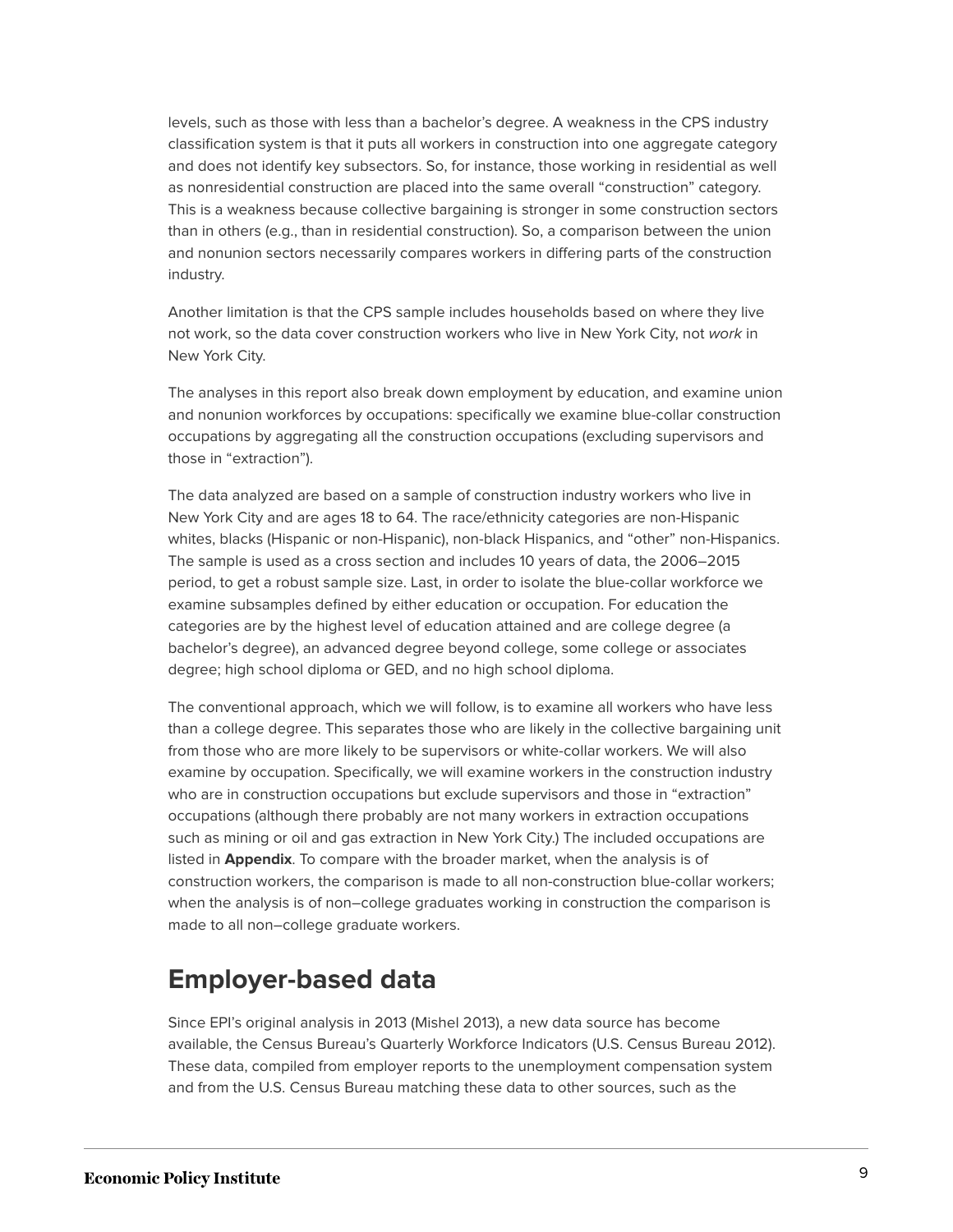decennial Census surveys, enable us to identify the education and demographic characteristics of employment in each sector. The advantages of these data are that they provide breakdowns for detailed three- and four-digit construction sectors. Our analysis aggregates the data into three construction sectors: building, heavy/civil engineering construction, and specialty trade contractors. However, the analysis breaks down the building sector into residential and nonresidential. This allows a comparison of the sectors where collective bargaining is strong to the one where we know it is weak: residential construction.

Another advantage is that the QWI data reflect those who *work* in New York City's five boroughs, so the whole issue of living in versus working in the city is resolved. We could also do a broader look at the New York metro area. The clear weakness is that these data do not allow a direct comparison of the union and nonunion workforces. Another weakness is that these data report on all the workers in a subsector, which would include both the blue-collar as well as the white-collar jobs.

Specifically, our analysis of the QWI data is for workers employed in New York City's five boroughs; for two three-digit industries (specialty contractors and heavy and civil engineering construction) and each four-digit industry for building construction (residential and nonresidential separately); for the same races/ethnicities in the groups as identified for CPS analysis; and for the years 2006–2015. We requested but were not able to obtain data from the U.S. Census Bureau by education and by occupational group.

### **Apprenticeship data**

The apprenticeship data presented in the report are based on apprenticeship programs affiliated with those unions associated with the Building and Construction Trades Council of Greater New York. The data are aggregations of reports, filed by particular unions, that report the number of apprentices and their racial, ethnic, and gender breakdowns. This study examines the demographic composition of apprentices who are New York City residents. The data for 2012 and 2014 are based on annual reports of the NYC Committee on Construction Work Force and Contracting Opportunity, which draw on information from the New York State Department of Labor. The earliest data are based on the findings of Fuchs, Warren, and Bayer (2014) who provide data for 1994, 2004, and 2012 in Figure 5 of their report. We are not aware of any data on the demographic composition of apprentices in the nonunion sector.

## <span id="page-10-0"></span>**Employment diversity in construction occupations, union versus nonunion sectors**

We start our analysis with the CPS data on construction occupations in the construction industry sector among those living in New York City. **Table 1** provides a demographic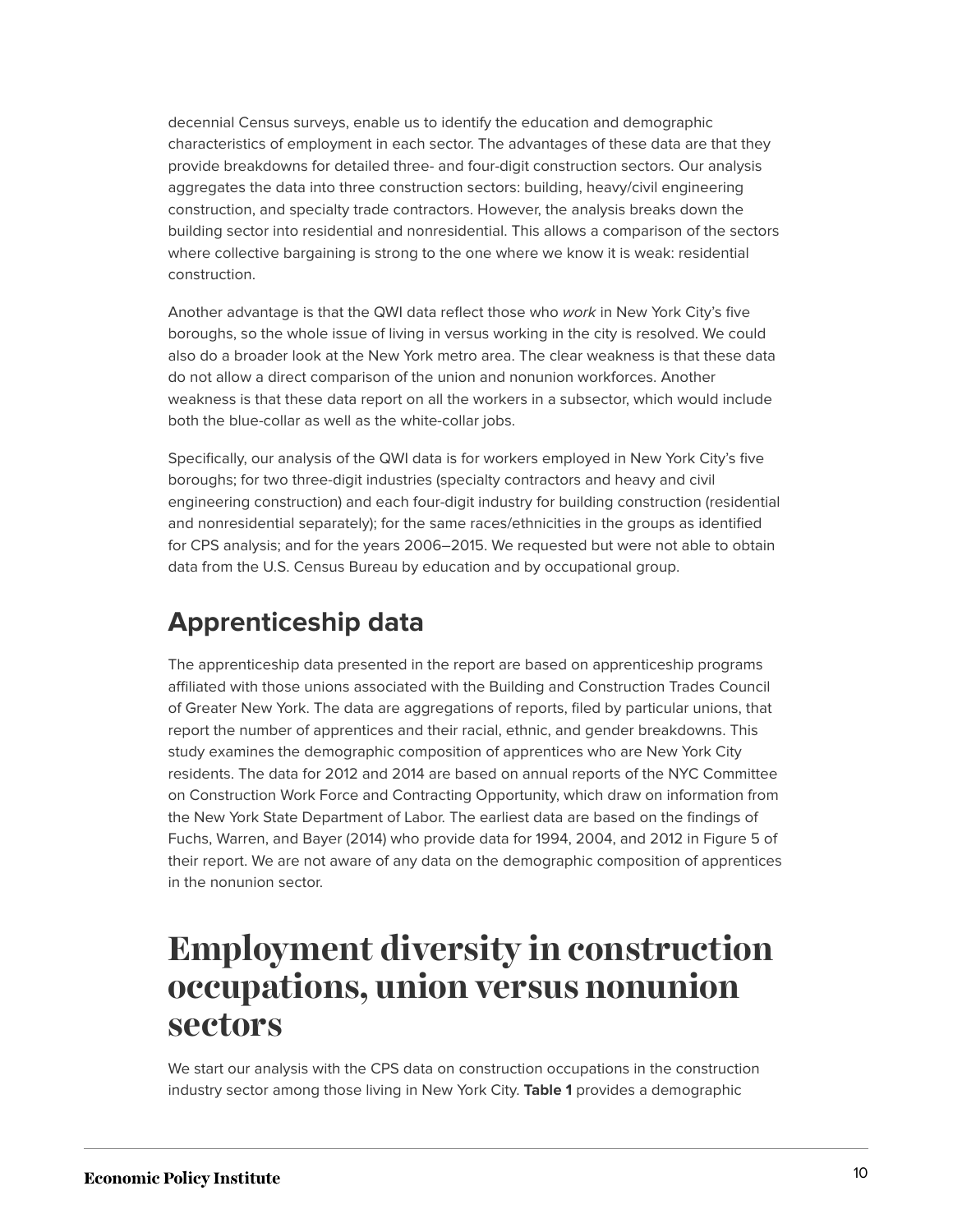### Table 1 **New York City construction occupation employment by race/ ethnicity in union and nonunion sectors, 2006–2015**

|                           | <b>Nonconstruction</b> | <b>Construction occupations*</b> |                 |
|---------------------------|------------------------|----------------------------------|-----------------|
|                           | Blue-collar**          | <b>Union</b>                     | <b>Nonunion</b> |
| Race/ethnicity            | Share of total         | Share of total                   | Share of total  |
| All                       | 100.0%                 | 100.0%                           | 100.0%          |
| <b>Non-Hispanic white</b> | 23.5%                  | 44.9%                            | 24.7%           |
| <b>All minorities</b>     | 76.5%                  | 55.1%                            | 75.3%           |
| <b>Black</b>              | 28.8%                  | 21.2%                            | 15.8%           |
| Hispanic***               | 31.2%                  | 30.5%                            | 48.6%           |
| <b>All others</b>         | 16.6%                  | 3.4%                             | 11.0%           |

\* Construction occupations in the construction sector, excluding extraction occupations

\*\* All installation, maintenance, and repair; production; transportation and material moving; construction and extraction occupations, but excluding construction occupations in construction industry

\*\*\* Hispanics excluding blacks

**Source:** Author's analysis of Current Population Survey Outgoing Rotation Group microdata, 2006–2015

#### **Economic Policy Institute**

breakdown of the union and nonunion sectors and displays the breakdown among other blue-collar occupations as a point of comparison. Non-Hispanic whites are a minority in both the union and nonunion workforces in the New York City blue-collar construction occupations. However, non-Hispanic whites constitute a larger share of employment in the union sector, 44.9 percent, than in the nonunion sector, 24.7 percent, or among other bluecollar workers, 23.5 percent.

Minorities held 55.1 percent of the construction occupation jobs in the union construction sector over the 2006–2015 period. This is below the minority share in the nonunion sector because Hispanics represented nearly half (48.6 percent) of all jobs in nonunion construction. Blacks make up 21.2 percent of the blue-collar construction workforce in the union construction sector. Blacks are severely underrepresented in the nonunion bluecollar construction workforce, comprising just 15.8 percent of the employment, just over half their 28.8 percent share of all non-construction blue-collar occupations.

Hispanics had 30.5 percent of the union construction jobs, comparable with a 31.2 percent share of non-construction blue-collar occupations. Hispanics are heavily overrepresented in the nonunion construction sector, where they make up nearly half—48.6 percent—of all employment.

The most underrepresented group in the union construction sector is "all other" ethnicities, which are primarily Asians. All others make up 3.4 percent of union construction vs. 16.6 percent of nonconstruction blue-collar occupations. This group is also underrepresented in the nonunion sector, but less so (11.0 percent vs. 16.6 percent).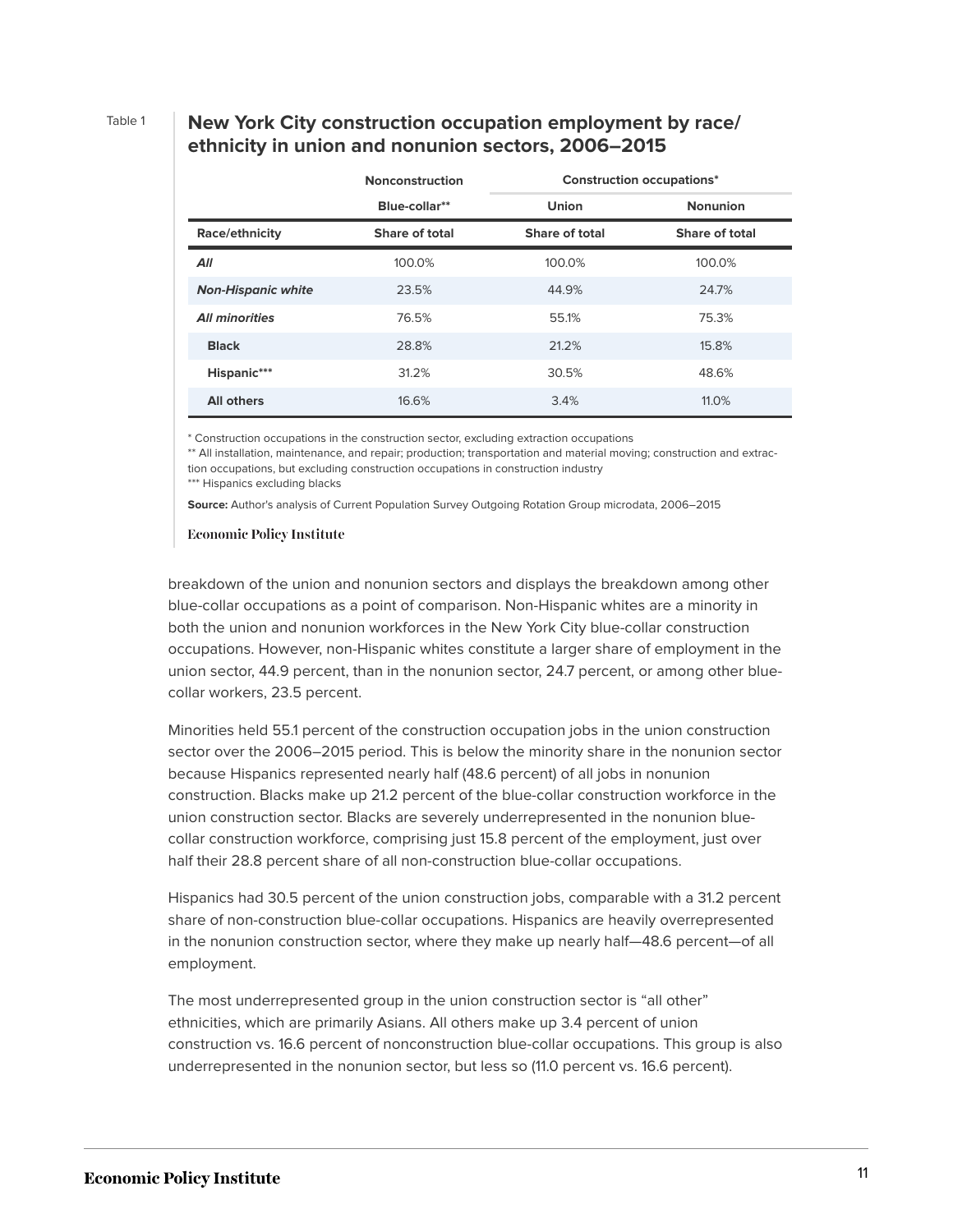Table 2 **New York City construction occupation employment by race/ ethnicity in union and nonunion sectors, by age, 2006–2015**

|                           | <b>Construction occupations*</b> |                       |  |  |
|---------------------------|----------------------------------|-----------------------|--|--|
|                           | Union                            | <b>Nonunion</b>       |  |  |
| Race/ethnicity            | Share of total                   | <b>Share of total</b> |  |  |
|                           |                                  |                       |  |  |
| <b>Ages 18-40</b>         |                                  |                       |  |  |
| All                       | 100.0%                           | 100.0%                |  |  |
| <b>Non-Hispanic white</b> | 38.1%                            | 20.2%                 |  |  |
| <b>All minorities</b>     | 61.9%                            | 79.8%                 |  |  |
| <b>Black</b>              | 21.0%                            | 14.8%                 |  |  |
| Hispanic**                | 36.6%                            | 55.7%                 |  |  |
| <b>All others</b>         | 4.3%                             | 9.3%                  |  |  |
| <b>Ages 41-64</b>         |                                  |                       |  |  |
| All                       | 100.0%                           | 100.0%                |  |  |
|                           |                                  |                       |  |  |
| <b>Non-Hispanic white</b> | 53.0%                            | 31.3%                 |  |  |
| <b>All minorities</b>     | 47.0%                            | 68.7%                 |  |  |
| <b>Black</b>              | 21.3%                            | 17.2%                 |  |  |
| Hispanic**                | 23.3%                            | 37.9%                 |  |  |
| <b>All others</b>         | 2.3%                             | 13.6%                 |  |  |

\* Construction occupations in the construction sector, excluding extraction occupations

\*\* Hispanics excluding blacks

**Source:** Author's analysis of Current Population Survey Outgoing Rotation Group microdata, 2006–2015

#### **Economic Policy Institute**

As the Columbia University study (Fuchs, Warren, Bayer 2014) documented, there have been impressive improvements in the diversity of those being brought into the union construction sector via the apprenticeship programs. To gauge how much impact this has had on construction employment in the union sector we examined the same group as above but separated out those ages 18–40 from those ages 41–64 (**Table 2**). This will not capture all the progress since these data average over the years 2006 to 2015—had we enough data to examine the last few years, the apprenticeship data suggest the diversity of the younger workers is even greater.

The share of non-Hispanic whites in the union sector was 38.1 percent for the younger workers, ages 18–40, a substantial decline from the 53.0 percent share held by non-Hispanic whites among the older workers, ages 41–64, in the union sector. Correspondingly, minorities held 61.9 percent of all the union construction jobs held by young workers, much higher than the minority share among older workers, 47.0 percent. The share of blacks in the younger union workforce is comparable to that of the older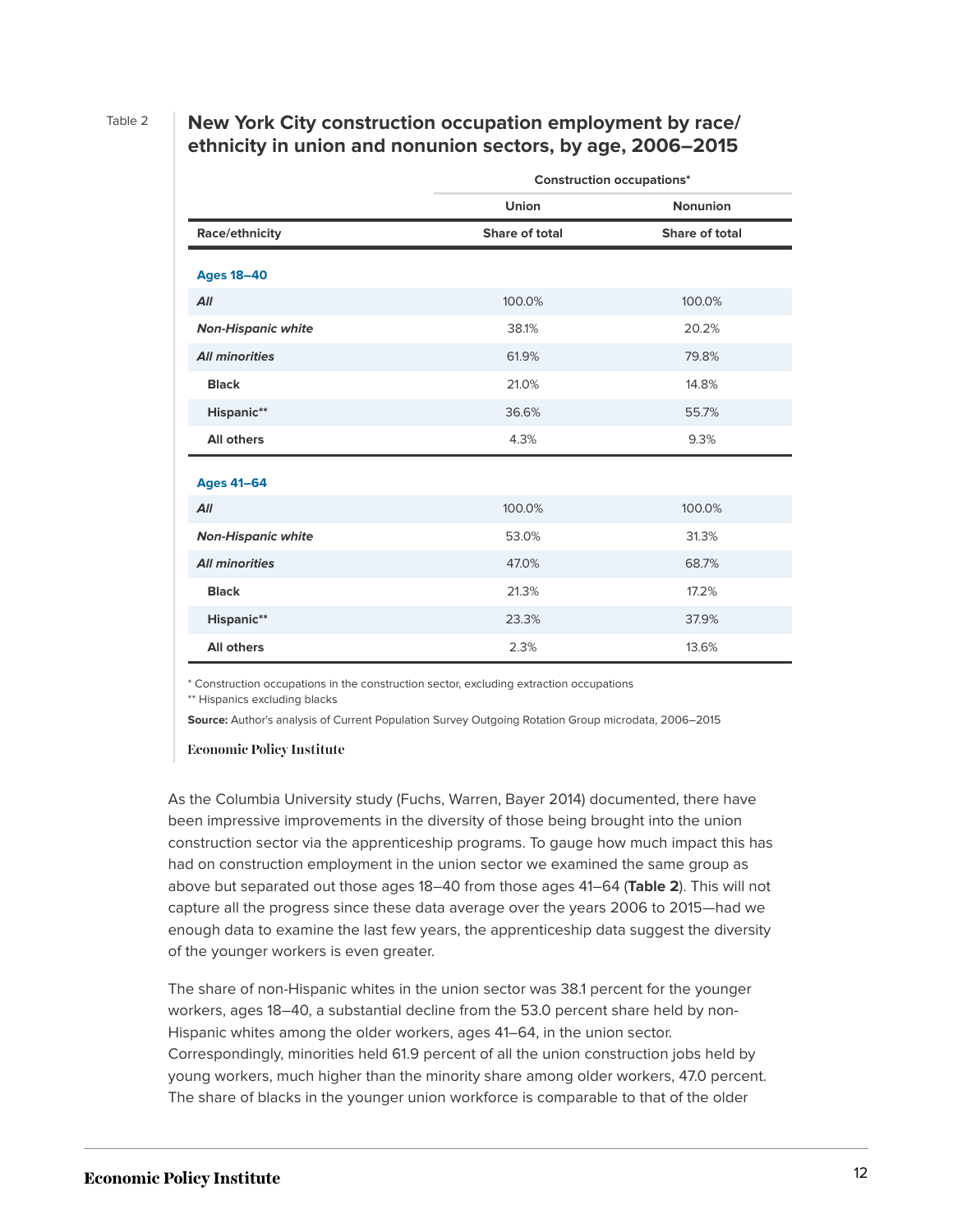union workforce, at 21.0 percent for younger workers and 21.3 percent among older union workers. Hispanics are much more represented in the younger (36.6 percent) than the older (23.3 percent) union workforce. This pattern suggests that the declining share of union construction jobs held by non-Hispanic whites facilitated the growth of Hispanic employment.

Blacks are more underrepresented in the young nonunion construction workforce (just 14.8 percent) than in the older nonunion workforce (17.2 percent). This suggests that black underrepresentation has been *growing* in the nonunion construction sector whereas it has been stable in the union sector (which has less underrepresentation).

One of the major patterns we have identified is that Hispanic workers have greatly increased their share of employment in both the union and nonunion construction sectors. Hispanics now account for more than half the younger nonunion workforce (55.7 percent), up from the 37.9 percent in the older nonunion construction workforce. So, the share of jobs held by Hispanics has grown in both the union and nonunion sectors and Hispanics are overrepresented in both sectors. However, the overrepresentation of Hispanics has grown far more strongly in the nonunion than the union sector.

Hispanics represent roughly the same share of the younger, ages 18–40 workforce in the union construction sector as do non-Hispanic whites, roughly 37–38 percent.

**Table 3** provides more detailed demographic information on the Hispanic workforces of the union and nonunion construction sectors. The bottom line is that Hispanic nonunion construction workers are younger, less educated, more likely to be immigrants and, if an immigrant, more likely to be a recent immigrant than Hispanic union construction workers.

<span id="page-13-0"></span>The data available do not allow any examination of work authorization status so it cannot be determined how many undocumented workers are employed in each sector. However, the profile of the nonunion Hispanic workforce fits the profile of many undocumented workers: young, less-educated, and having a recent immigrant status.<sup>[3](#page-25-1)</sup> Nearly half (49.2 percent) of Hispanic nonunion construction workers have not completed high school (or a GED), far more than the 28.0 percent among Hispanics in the union sector. Only 12.8 percent of Hispanic nonunion construction workers are native born with 40.6 percent of the immigrants having arrived within the last 10 years. Hispanic construction workers in the union sector are far more likely to be native born (20.3 percent). Of the unionized Hispanic construction workers who are immigrants, nearly three-fourths (71.7 percent) have been present in the United States for at least 11 years.

Given that Hispanics in the nonunion sector are much younger, are less educated (nearly half lack a high school degree), and are more likely to be an immigrant and a recent immigrant, it is not surprising that they earn substantially less than Hispanics in the union sector, as discussed in the next section.

Before moving on to our wage analysis we provide an alternative way to examine employment diversity in construction. **Table 4** presents an analysis of workers who do not have a four-year bachelor's degree, meaning they have an associates or junior college degree, have attended some college but not attained any degree, have a high school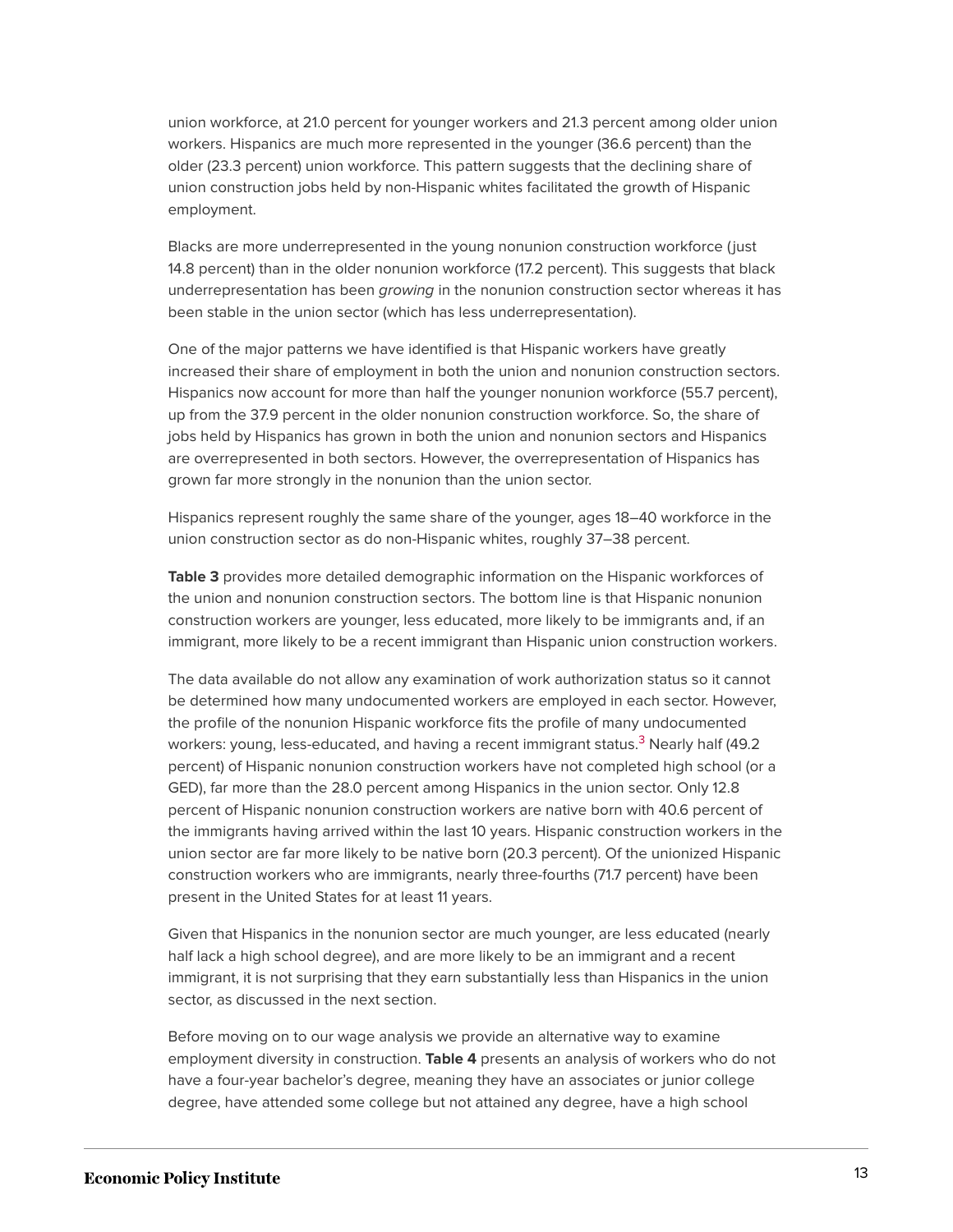### Table 3 **Characteristics of Hispanic construction workers in New York City, union and nonunion, 2006–2015**

|                                | <b>Construction occupations*</b> |                 |  |  |
|--------------------------------|----------------------------------|-----------------|--|--|
|                                | <b>Union</b>                     | <b>Nonunion</b> |  |  |
|                                | <b>Share of total</b>            | Share of total  |  |  |
|                                |                                  |                 |  |  |
| <b>Education**</b>             | 100.0%                           | 100.0%          |  |  |
| Less than high school          | 28.0%                            | 49.2%           |  |  |
| <b>High school</b>             | 44.8%                            | 36.0%           |  |  |
| Some college                   | 17.7%                            | 9.4%            |  |  |
| College or more                | 9.5%                             | 5.4%            |  |  |
|                                |                                  |                 |  |  |
| Age                            | 100.0%                           | 100.0%          |  |  |
| $18 - 24$                      | 2.6%                             | 14.7%           |  |  |
| $25 - 34$                      | 36.0%                            | 34.0%           |  |  |
| $35 - 44$                      | 35.9%                            | 30.5%           |  |  |
| $45 - 54$                      | 15.4%                            | 15.5%           |  |  |
| $55 - 64$                      | 10.1%                            | 5.4%            |  |  |
|                                | 100.0%                           | 100.0%          |  |  |
| <b>Immigrant status</b>        |                                  |                 |  |  |
| <b>Native</b>                  | 20.3%                            | 12.8%           |  |  |
| <b>Immigrant</b>               | 79.7%                            | 87.2%           |  |  |
| <b>Years since immigration</b> | 100.0%                           | 100.0%          |  |  |
| 0-5 years                      | 13.3%                            | 15.6%           |  |  |
| $6 - 10$                       | 14.9%                            | 25.0%           |  |  |
|                                |                                  |                 |  |  |
| $11 - 15$                      | 24.6%                            | 28.0%           |  |  |
| 16 or more                     | 47.1%                            | 31.4%           |  |  |

\* Construction occupations in the construction sector, excluding extraction occupations

\*\* Highest level attained

**Note:** Sample includes Hispanics excluding blacks.

**Source:** Author's analysis of Current Population Survey Outgoing Rotation Group microdata, 2006–2015

#### **Economic Policy Institute**

diploma but no more education, or have not completed high school. This is a different method for trying to identify those likely to be in a collective bargaining unit and not being in white-collar occupations. Table 4 affirms the analysis above that was based on looking at construction occupations. The union construction sector employs Hispanics roughly in proportion to their representation among all non–college degree workers and over-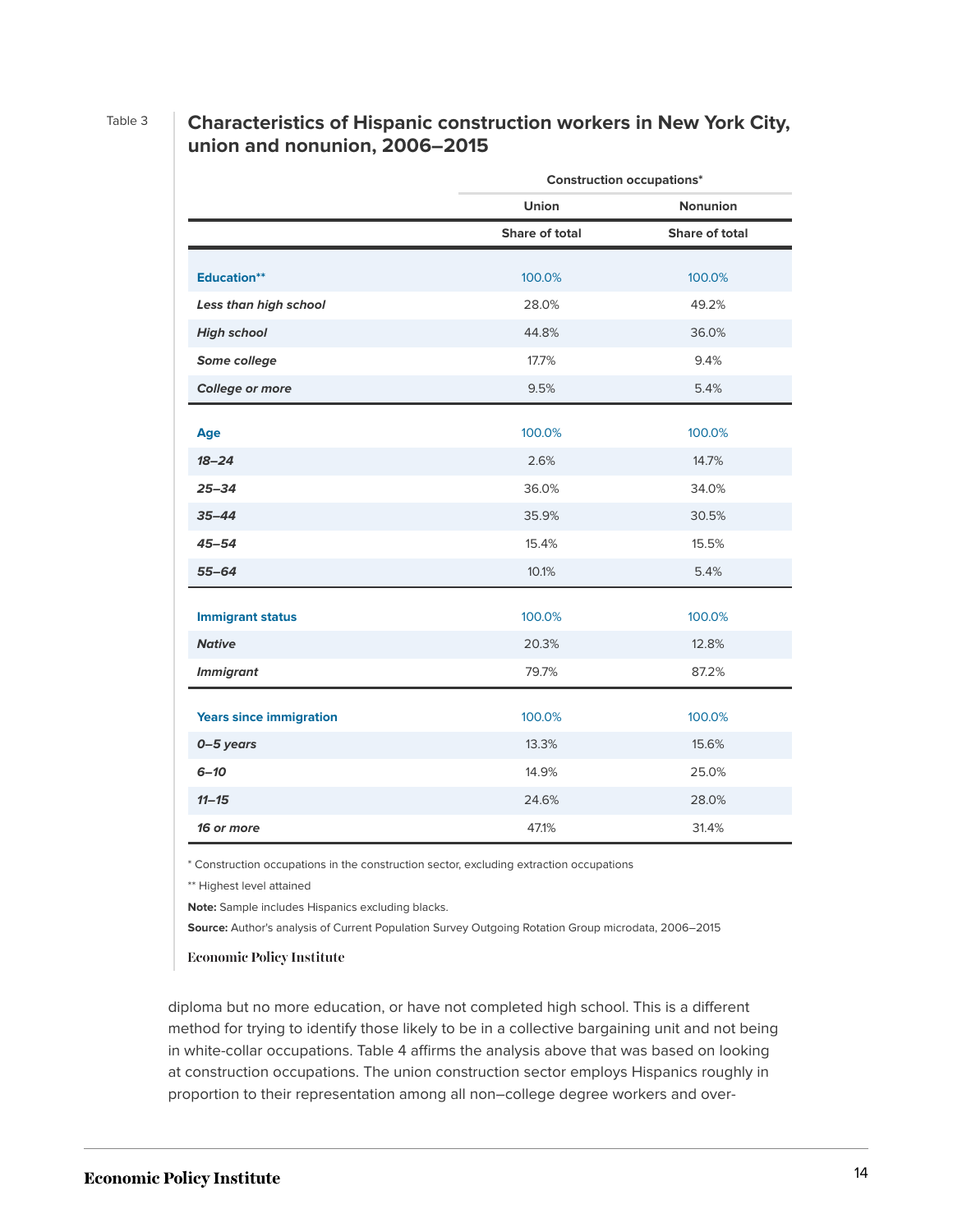#### Table 4 **New York City construction industry non-college employment by race/ethnicity in union and nonunion sectors, 2006–2015**

**Construction non-college employment\***

|                           |                               | Construction non-college employment |                       |
|---------------------------|-------------------------------|-------------------------------------|-----------------------|
|                           | Total non-college employment* | <b>Union</b>                        | <b>Nonunion</b>       |
| Race/ethnicity            | Share of total                | Share of total                      | <b>Share of total</b> |
| All                       | 100.0%                        | 100.0%                              | 100.0%                |
| <b>Non-Hispanic white</b> | 22.3%                         | 44.7%                               | 22.7%                 |
| <b>All minorities</b>     | 77.7%                         | 55.3%                               | 77.3%                 |
| <b>Black</b>              | 33.6%                         | 23.7%                               | 16.1%                 |
| Hispanic**                | 30.9%                         | 29.1%                               | 50.3%                 |
| <b>All others</b>         | 13.2%                         | 2.5%                                | 10.9%                 |

\* Includes workers who do not have a four-year bachelor's degree

\*\* Hispanics excluding blacks

**Source:** Author's analysis of Current Population Survey Outgoing Rotation Group microdata, 2006–2015

**Economic Policy Institute** 

represents white workers. The union sector has fewer black workers relative to the overall market but the nonunion construction sector is where black workers are severely underrepresented: blacks make up just 16.1 percent of all nonunion construction workers without a college degree, less than half the 33.6 percent share of blacks among all non–college degree workers. Roughly half of non–college degree workers in the nonunion construction sector are Hispanics, substantially above the 30.9 percent Hispanic share of all non-college workers. As we saw above, the nonunion construction sector greatly overrepresents Hispanics and severely underrepresents black workers.

### <span id="page-15-0"></span>**Wages in construction occupations by race/ethnicity, union versus nonunion sectors**

The CPS data allow us to examine the differences in wages for each racial/ethnic group in the union and nonunion construction sectors. Again, the analysis is for workers living in New York City who work in construction occupations in the construction industry.

**Table 5** provides wage comparisons between union and nonunion workers of each racial/ ethnic group for construction occupations and for non-construction blue-collar workers (as a benchmark). That construction workers earn more than other blue-collar workers, especially among union workers, helps to explain why issues of inclusion in construction have been so important. For instance, union construction workers earn 14.0 percent more than other union blue-collar workers though nonunion construction workers earn only 4.0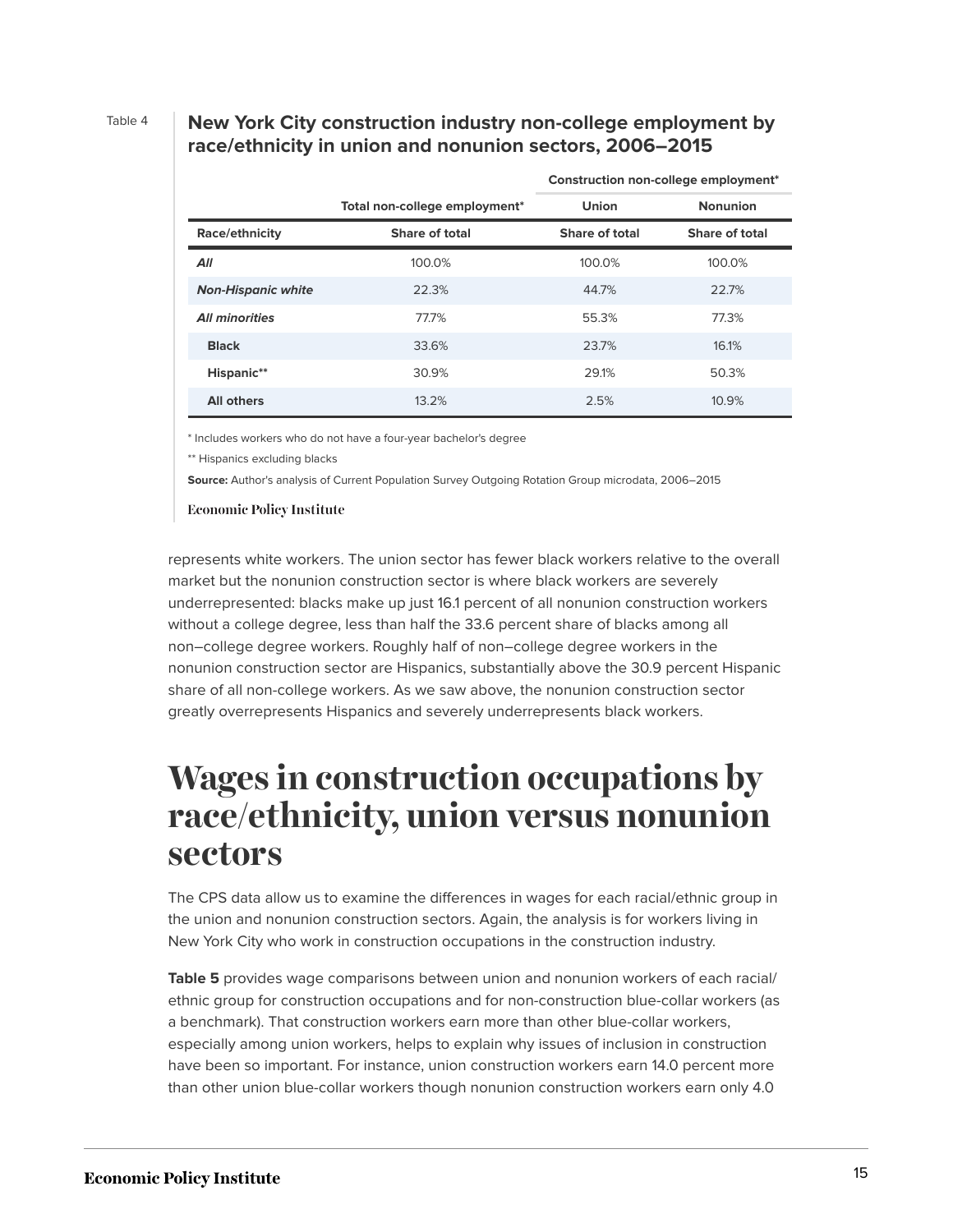### Table 5 **New York City hourly wages in blue-collar and construction occupations by race/ethnicity, 2006–2015**

|                                            | <b>Blue-collar, except construction</b> |                 | <b>Construction occupations</b> |                                |                 |                     |
|--------------------------------------------|-----------------------------------------|-----------------|---------------------------------|--------------------------------|-----------------|---------------------|
|                                            | Hourly wage (2015<br>dollars)           |                 |                                 | Hourly wage (2015)<br>dollars) |                 |                     |
|                                            | Union                                   | <b>Nonunion</b> | <b>Union</b><br>advantage*      | <b>Union</b>                   | <b>Nonunion</b> | Union<br>advantage* |
| All                                        | \$21.01                                 | \$16.19         | 29.8%                           | \$23.95                        | \$16.84         | 42.2%               |
| White                                      | 25.28                                   | 21.09           | 19.9%                           | 25.85                          | 19.82           | 30.4%               |
| <b>Black</b>                               | 18.90                                   | 15.09           | 25.2%                           | 21.36                          | 15.70           | 36.1%               |
| <b>Hispanic**</b>                          | 19.47                                   | 14.11           | 38.0%                           | 24.18                          | 15.84           | 52.7%               |
| <b>Other</b>                               | 19.70                                   | 15.78           | 24.9%                           | n.a.                           | 16.24           | n.a.                |
| <b>Black/</b><br>white<br>wage<br>$gap***$ | 25.2%                                   | 28.4%           |                                 | 17.4%                          | 20.8%           |                     |
| Hispanic/<br>white<br>wage<br>$gap***$     | 23.0%                                   | 33.1%           |                                 | 6.5%                           | 20.1%           |                     |

\* Union advantage is the percent by which union wages exceed that of nonunion wages

\*\* Hispanics excluding blacks

\*\*\* Wage gap is the percent by which black or Hispanic wages are below those of whites

**Source:** Author's analysis of Current Population Survey Outgoing Rotation Group microdata, 2006–2015

#### **Economic Policy Institute**

<span id="page-16-0"></span>percent more than other nonunion blue-collar workers.<sup>[4](#page-25-2)</sup> The biggest advantages for working in construction are for black and Hispanic union workers who earn, respectively, 13.0 and 24.2 percent more than other union blue-collar workers of the same race/ ethnicity. White workers in nonunion construction actually earn less than white workers in other nonunion blue-collar jobs and nonunion black and Hispanic construction workers enjoy a small premium over their blue-collar comparables.

The most important comparisons in Table 5 are those which compare wages of union and nonunion workers within the same sector; the percent by which union wages exceed nonunion wages is shown in the columns labeled "union advantage." The union wage advantage is largest for construction workers (42.2 percent) and, among construction workers, largest for black (36.1 percent) and Hispanic (52.7 percent) construction workers. The same racial/ethnic pattern prevails among blue-collar occupations: the largest union advantage is for blacks (25.2 percent) and for Hispanics (38.0 percent).

There are racial/ethnic pay inequities in both construction and blue-collar occupations as blacks and Hispanics earn less than whites in the same sector. This is true in both the union and nonunion sectors, but the wage gaps affecting blacks and Hispanics in the union sector are much smaller than in the nonunion sector, and the smallest racial/ethnic wage gaps are in the union construction sector.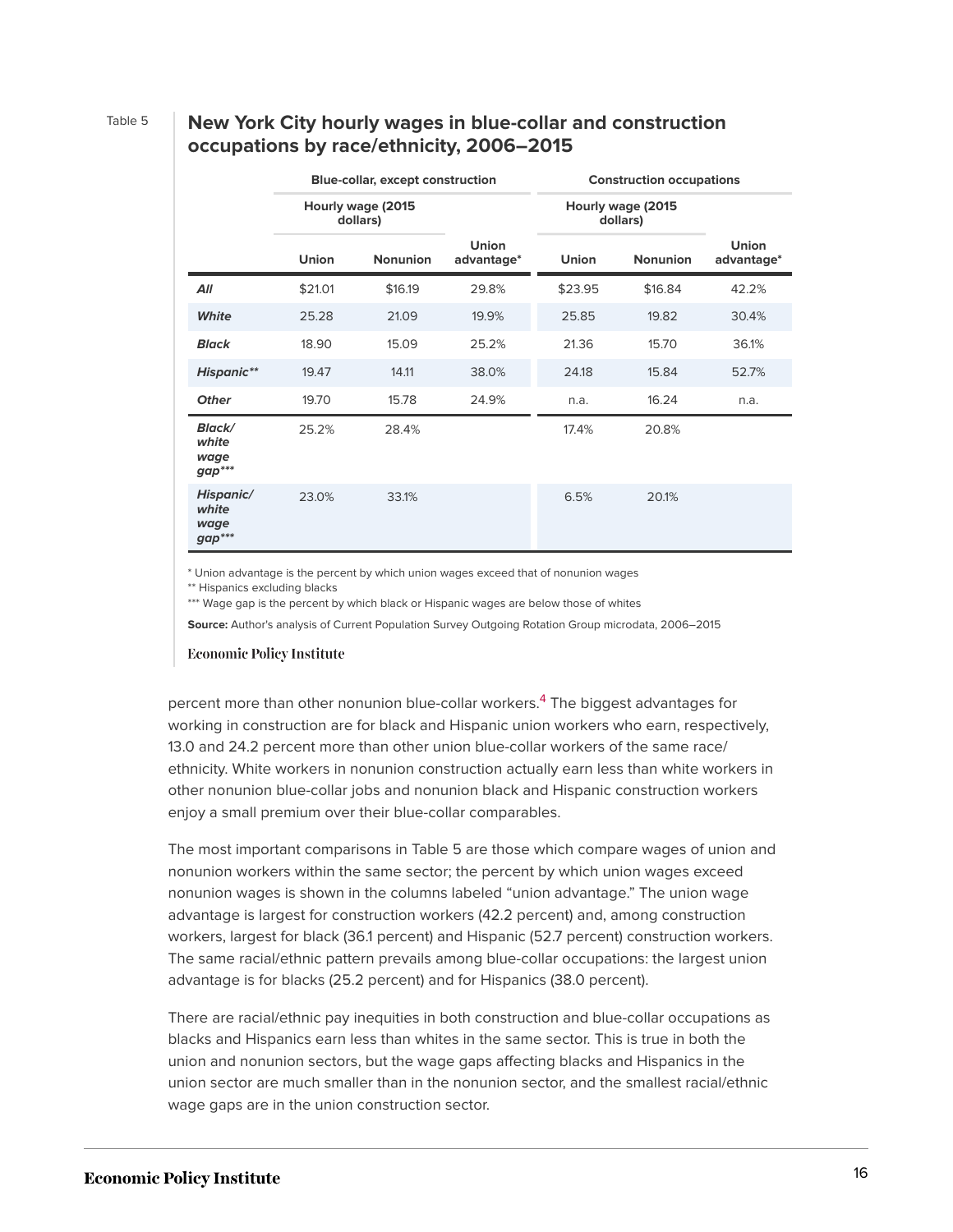Thus, union construction jobs offer both the highest wages for black and Hispanic bluecollar workers and subject them to the least wage discrimination. It stands out that union Hispanic construction workers earn slightly more on average than union construction workers overall (\$24.18 versus \$23.95) and only 6.5 percent less than what white union construction workers earn.

This analysis does not offer any explanation of the wage gaps between racial/ethnic groups in particular sectors, which can derive from differences in occupational distribution (i.e., minorities being in lower-paid occupations within construction) or skill levels or pay differences among workers with similar skills in comparable occupations. It is noteworthy that in the union sector workers doing the same job are paid the same.

## <span id="page-17-0"></span>**Employment diversity in construction industries**

Another source of data on diversity in construction employment is the Census Bureau's QWI data. These are compiled from unemployment insurance records, with the bureau matching these data to other sources to estimate the race and ethnicity of the workforce. The advantage of these data is that they report on employment in New York City (not just those living in the city) and do so for detailed construction industries. A weakness is that they do not allow a separate tabulation of nonunion and union sectors. The only way to draw conclusions about union–nonunion differences is to compare sectors that are more heavily covered by collective bargaining to those with lower bargaining density—primarily residential construction. Another weakness is that the employment data are for all employees in the detailed industry, including the white-collar and management employees not in any union.

Table 6 provides the racial/ethnic breakdown of employment for all sectors and for each major subsector of the construction industry: building, heavy/civil engineering, and specialty trade contractors. The table also presents both subsectors of the building sector, residential and nonresidential. Unfortunately, there are no readily available estimates of collective bargaining coverage by construction sector in New York City. The pervasiveness of collective bargaining in New York City prevents any strong conclusions being reached with these data. Even residential construction, because it includes many high-rise buildings, involves a significant amount of construction done under collective bargaining agreements.

The sector broadly acknowledged to have the least collective bargaining, however, is residential building construction and it has the lowest representation of black workers, who make up just 11.1 percent of all workers, but the differences with other sectors are not large. Every construction sector has proportionately fewer blacks than the 20.0 percent of blacks in New York City construction employment as a whole.

Hispanics are well represented in the residential building sector (21.5 percent) but also in the largest construction sector, specialty trades contractors (20.5 percent), which is heavily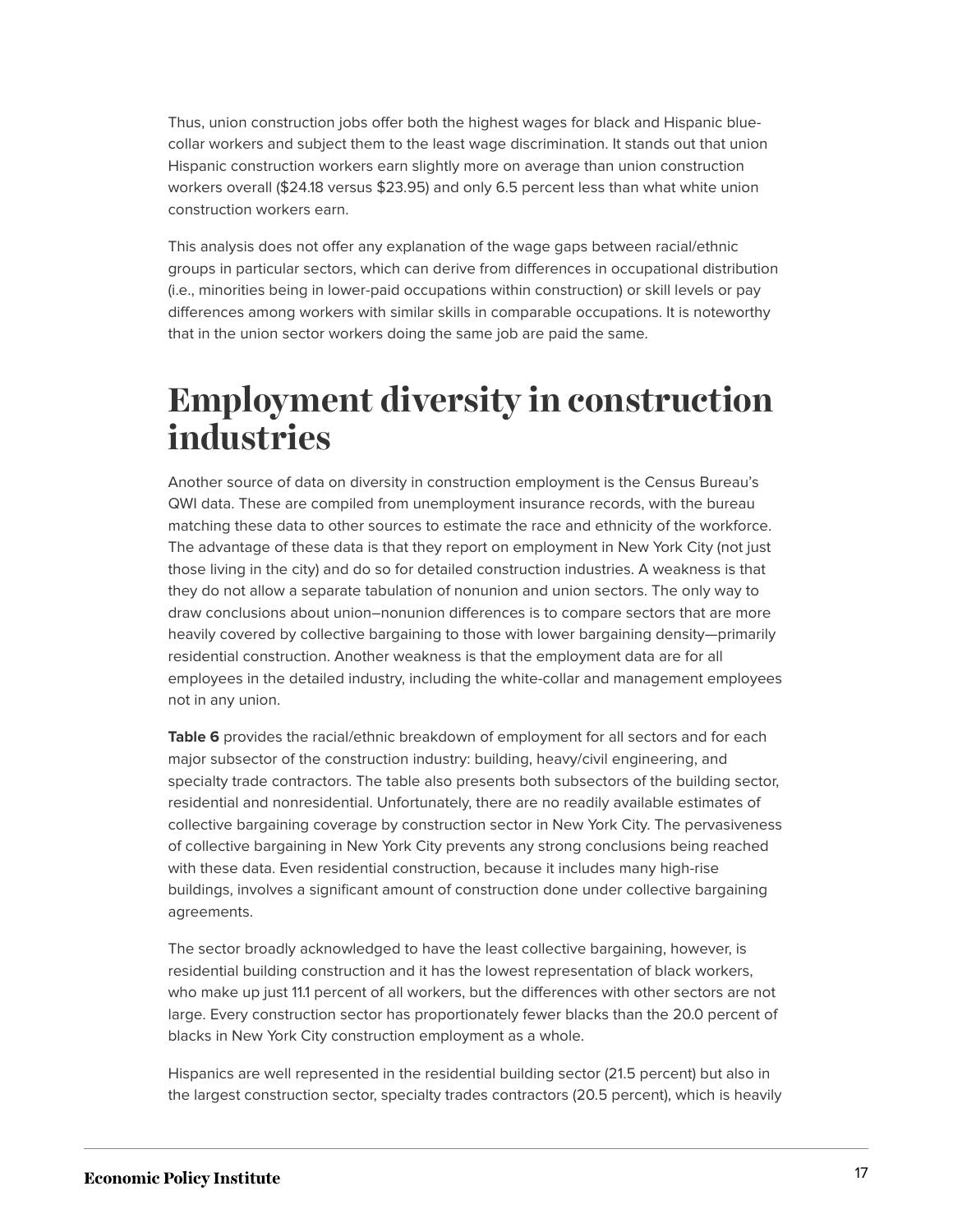### Table 6 **New York City employment in construction industries, by race/ ethnicity, 2006–2015\***

|                          |                                       | <b>Employment by race/ethnicity</b> |           |              |                 |         |
|--------------------------|---------------------------------------|-------------------------------------|-----------|--------------|-----------------|---------|
| <b>NAICS</b><br>industry | Industry<br>description               | <b>Total</b>                        | White     | <b>Black</b> | <b>Hispanic</b> | Other   |
|                          | <b>Employment by race/ethnicity</b>   |                                     |           |              |                 |         |
|                          | <b>All sectors</b>                    | 3,754,858                           | 1,776,742 | 751,302      | 748,728         | 478,086 |
|                          | 1. Building<br>construction           |                                     |           |              |                 |         |
| 2361                     | a. Residential                        | 17,272                              | 8,691     | 1,911        | 3,716           | 2,954   |
| 2362                     | b.<br><b>Nonresidential</b>           | 14,653                              | 9,222     | 1,796        | 2,362           | 1,273   |
| 237                      | 2. Heavy/civil<br>engineering         | 8,252                               | 5,539     | 984          | 1,392           | 338     |
| 238                      | 3. Specialty<br>trade<br>contractors  | 78,046                              | 46,437    | 10,384       | 15,993          | 5,233   |
|                          | <b>Total</b><br>construction          | 118,224                             | 69,889    | 15,075       | 23,462          | 9,798   |
|                          | Share of employment by race/ethnicity |                                     |           |              |                 |         |
|                          | <b>All sectors</b>                    | 100.0%                              | 47.3%     | 20.0%        | 19.9%           | 12.7%   |
|                          | 1. Building<br>construction           |                                     |           |              |                 |         |
| 2361                     | a. Residential                        | 100.0%                              | 50.3%     | 11.1%        | 21.5%           | 17.1%   |
| 2362                     | b.<br><b>Nonresidential</b>           | 100.0%                              | 62.9%     | 12.3%        | 16.1%           | 8.7%    |
| 237                      | 2. Heavy/civil<br>engineering         | 100.0%                              | 67.1%     | 11.9%        | 16.9%           | 4.1%    |
| 238                      | 3. Specialty<br>trade<br>contractors  | 100.0%                              | 59.5%     | 13.3%        | 20.5%           | 6.7%    |
|                          | Total<br>construction                 | 100.0%                              | 59.1%     | 12.8%        | 19.8%           | 8.3%    |

\* Employment averaged over 2006Q1 to 2015Q2

**Source:** Author's analysis of U.S. Census Bureau Quarterly Workforce Indicators (QWI), 2006–July 2015

**Economic Policy Institute** 

unionized. The comparison is to citywide construction employment, which is 19.9 percent Hispanic.

Workers in the "other" category are also underrepresented in construction, except for the residential sector.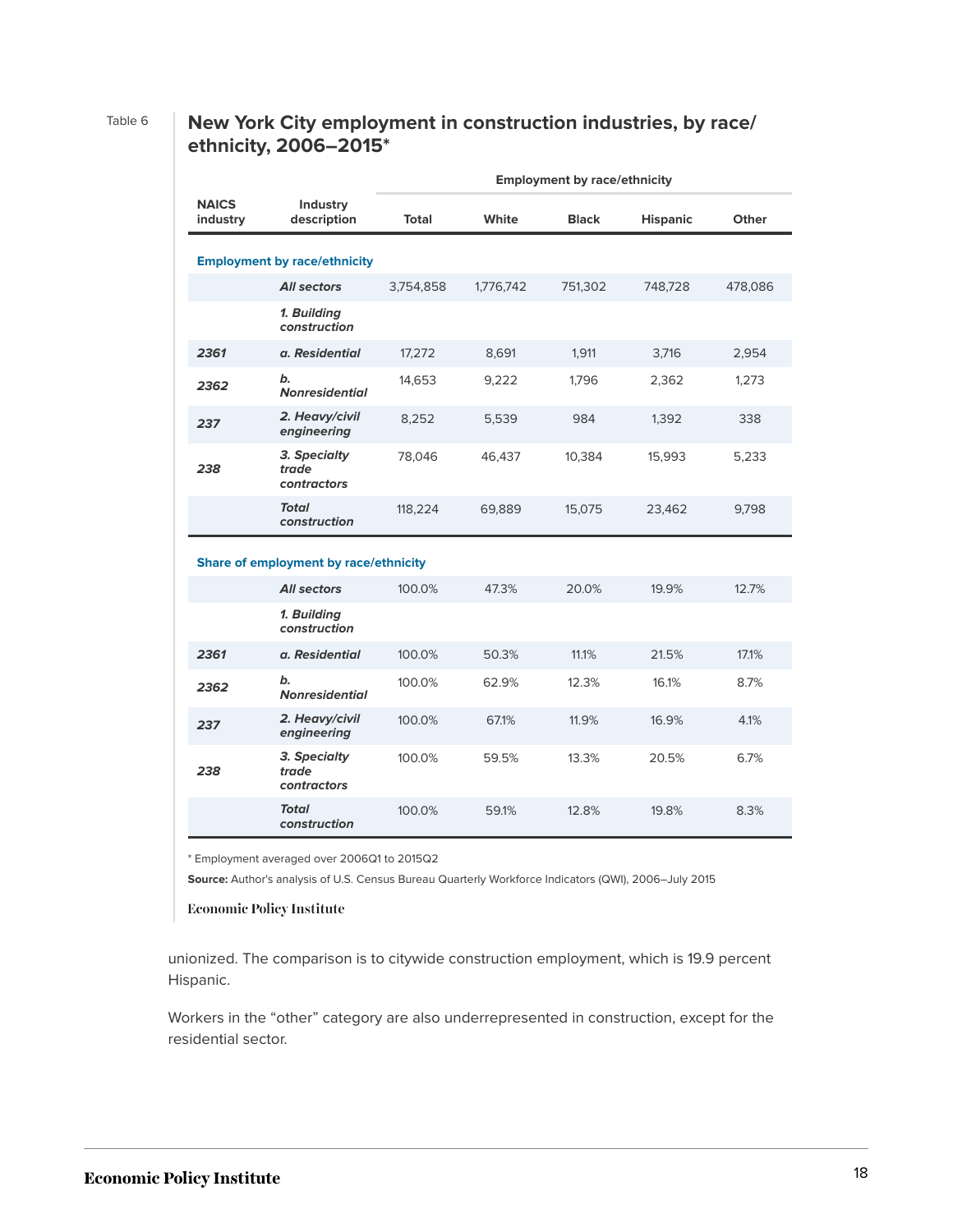# <span id="page-19-0"></span>**Diversity in apprenticeships**

One important metric for assessing the seriousness of efforts of building trade unions to increase diversity is to examine the racial and ethnic composition of apprenticeships, essentially the flow into membership and construction employment in the union construction sector.

The importance of apprenticeship programs was aptly described by the recent report from Columbia University's School of Public and International Affairs:

Union apprenticeship programs have been important for meeting the construction industry's need for recruiting, training and educating skilled labor. The apprenticeship training programs are funded by construction contractors through the Joint Apprenticeship and Training Committee (JATC), a labor/management partnership supported and sustained by the collective bargaining system. This costsharing partnership is essential to both labor and management for ensuring a highly skilled workforce without placing an undue burden on either the industry or labor. Union apprenticeship programs offer a rare, and in most cases free-of-charge, opportunity to "earn and learn," providing wages and benefits to workers while they learn job-related skills. Upon completing an apprenticeship program, which may last anywhere from two to five years, graduates earn a certificate and can achieve journey worker status and increased earning opportunities. Robert Medlock, Deputy Executive Director of the Consortium for Worker Education, described the apprenticeship certificate as "tantamount to a \$40,000–50,000 technical education program. Workers complete the apprenticeship program with a lifelong credential that they can carry to any other unionized construction industry in the United States and obtain a middle class job with benefits. (Fuchs, Warren, and Bayer 2014, 10)

The Fuchs, Warren, and Bayer (2014) review of union apprenticeship data shows remarkable progress in inclusion. The data from this report, updated to include comparable 2014 data, are presented in **Table 7** and **Figure A**. The white share of union apprenticeships of New York City residents in 1994 was 63.7 percent; by 2012 and 2014 it had fallen to 33.6 and 38.2 percent, respectively. Correspondingly, the share of apprenticeships going to minorities rose from 36.3 percent in 1994 to 61.8 percent in 2014, down from the 66.4 percent share achieved in 2012. Union apprenticeships among black residents have roughly doubled from 18.3 percent in 1994 to 35.1 percent in 2014. Similarly, Hispanic apprenticeships have risen from a 16.0 percent share in 1994 to 27.6 and 22.2 percent, respectively, in 2012 and 2014. If these programs remain in place the entire union construction workforce will become increasingly diverse.

Fuchs, Warren, and Bayer (2014, 14) explain this trend:

Labor and contracting officials attribute the increased diversity in the construction industry workforce to several factors, including pre-apprenticeship programs such as Construction Skills, the changing demographics of New York City's population, civil rights lawsuits and a shift in attitude among union members and their leadership.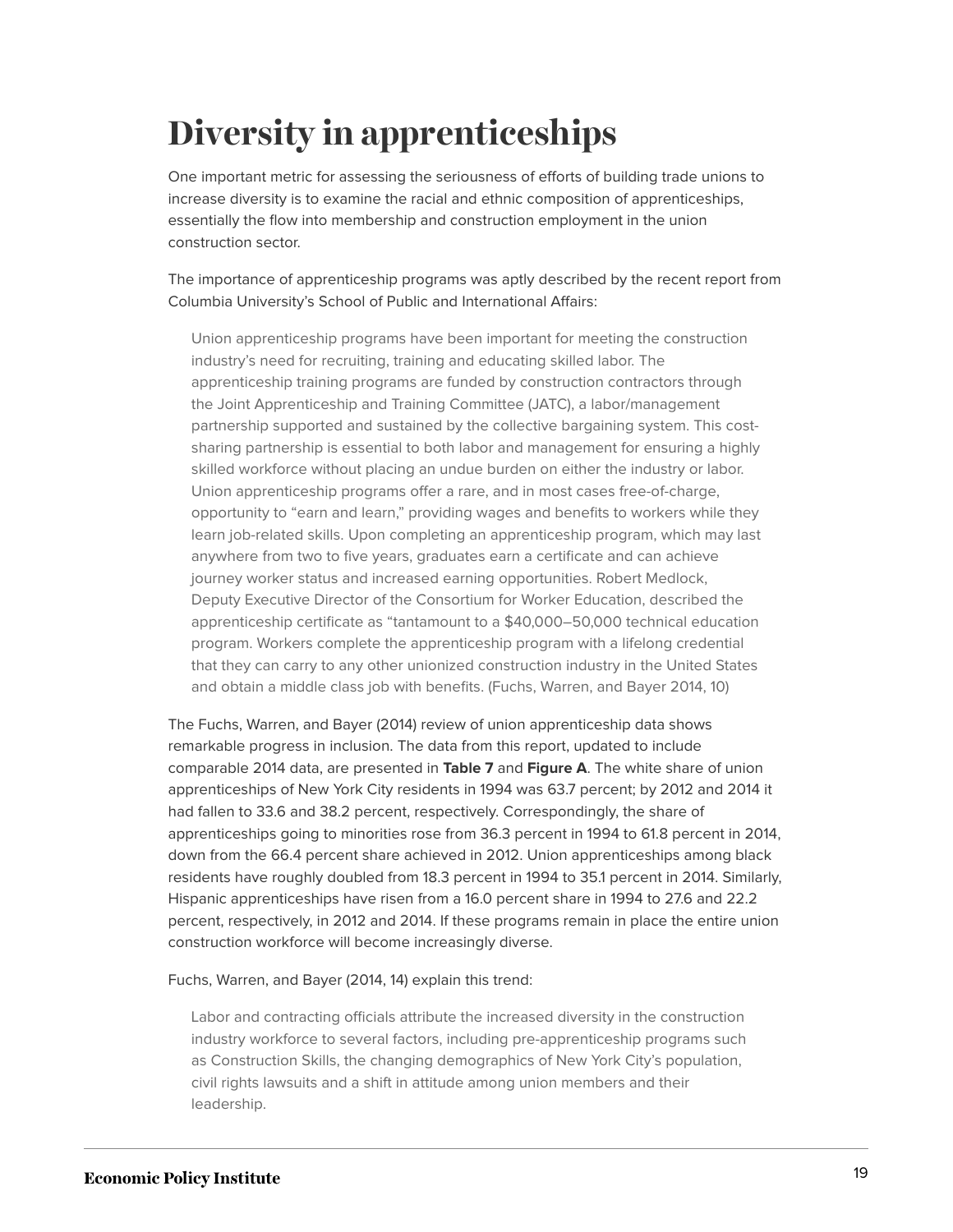### Table 7 **Racial composition of New York City registered union apprentices, 1994–2014**

| Race/ethnicity        | 1994   | 2004   | 2012   | 2014   |
|-----------------------|--------|--------|--------|--------|
| White                 | 63.7%  | 52.0%  | 33.6%  | 38.2%  |
| <b>All minorities</b> | 36.3%  | 48.0%  | 66.4%  | 61.8%  |
| <b>Black</b>          | 18.3%  | 24.4%  | 33.7%  | 35.1%  |
| <b>Hispanic</b>       | 16.0%  | 20.3%  | 27.6%  | 22.2%  |
| <b>All others</b>     | 2.0%   | 3.3%   | 5.2%   | 4.5%   |
| Total                 | 100.0% | 100.0% | 100.0% | 100.0% |

**Source:** Figure 5 in Fuchs, Warren, and Bayer (2014) based on Figueroa, Grabelsky, and Lamare (2013) and Building and Construction Trades Council of New York (2012, 2014)

**Economic Policy Institute** 

### Figure A **Racial composition of New York City registered union apprentices, 1994–2014**



**Note:** "All minorities" includes black, Hispanic, and other races, not including white.

**Source:** Figure 5 in Fuchs, Warren, and Bayer (2014) based on Figueroa, Grabelsky, and Lamare (2013) and Building and Construction Trades Council of New York (2012, 2014)

**Economic Policy Institute**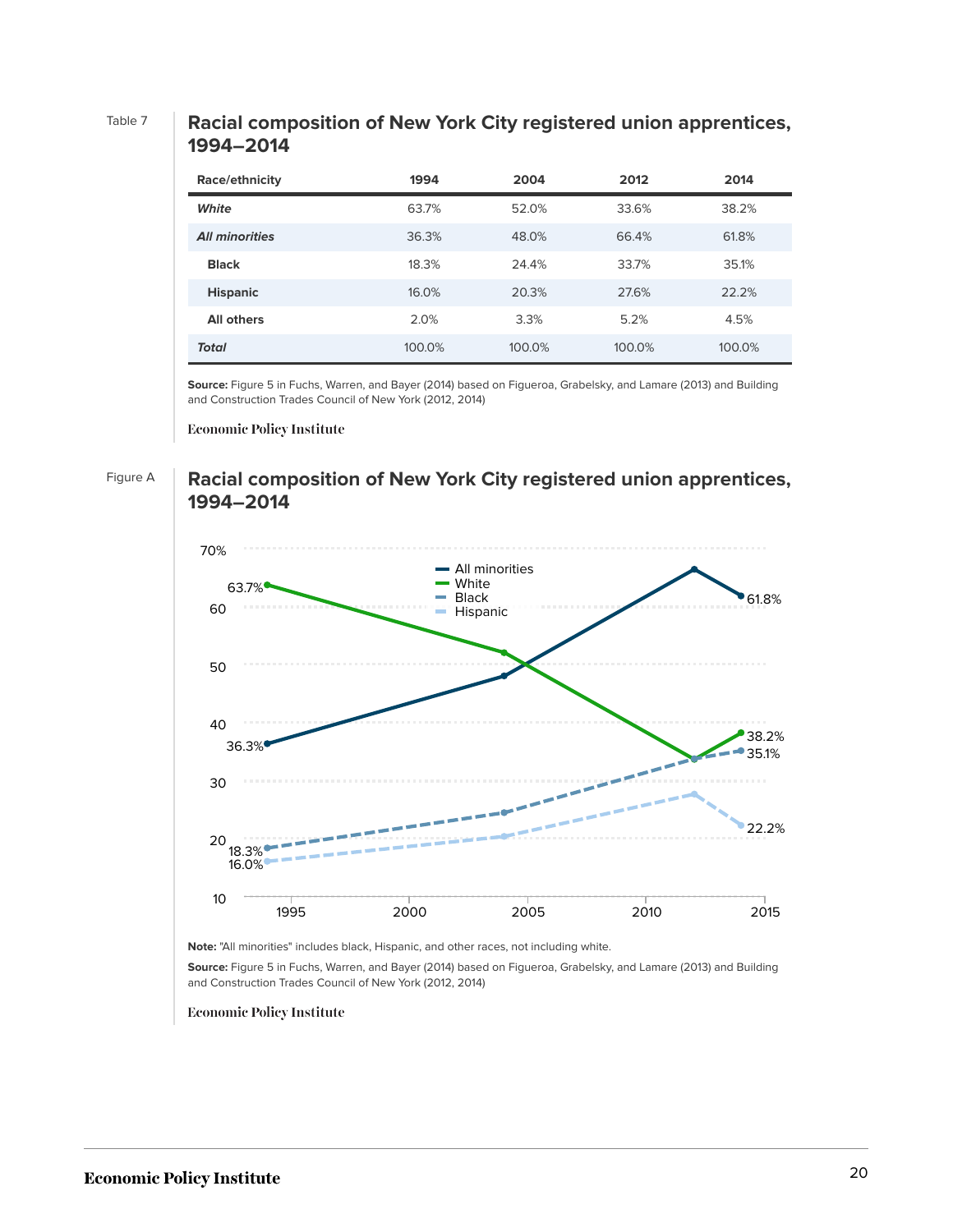## <span id="page-21-0"></span>**Assessing union-basher Berman's claim that construction unions squelch black opportunity**

<span id="page-21-1"></span>Richard Berman runs a public relations firm that is paid by employer groups to attack trade unions and does so through various front groups.<sup>[5](#page-25-3)</sup> Berman recently attacked construction unions based on the fact that black union construction workers earned less than their white counterparts, doing so in a recent blog post (Berman 2015) on his public relations firm's website and on a Times Square billboard. In particular, Berman claimed that black unionized construction workers make \$5.74 less per hour on average than white unionized construction workers, or roughly 20 percent less.<sup>[6](#page-25-4)</sup> On this basis Berman contends that "All told, the evidence suggests the BCTC of Greater New York may not be the beacon of opportunity to New York City's non-white community that it claims to be."

<span id="page-21-2"></span>Berman's claim that unions have hurt the black community is false and the presumption that the absence of unions and collective bargaining would help black workers is seriously misguided and contrary to readily available evidence. Unfortunately, Berman's comparison could be done for any occupation or any industry in our nation, in either union or nonunion sectors, since black wages remain seriously below those of whites and have been lower throughout our history (Rodgers and Wilson 2016). Berman's analysis curiously omits any reference to wages and employment in the nonunion construction sector, which provide the critical benchmark for comparison because they represent how wages and employment would fare in the absence of collective bargaining. In fact, Table 6 provides the basic data (from Tables 1 and 5) to examine how collective bargaining has shaped earnings opportunities for black workers in construction relative to what would prevail if there were no collective bargaining. The basic results are determined by the facts established earlier; that blacks are more represented in the union than nonunion construction sector and blacks in union jobs earn *far more* than blacks in nonunion jobs. It follows that the current earnings generated in the black community by the construction industry are far higher than what would prevail were collective bargaining abolished. There are clearly ways that the black community could benefit better from construction jobs but eliminating collective bargaining is not one of them.

Berman would do better to attack discrimination against blacks in nonunion construction. To start with, black workers in the union construction sector earn \$21.36, 36.1 percent more than the \$15.70 earned by black workers in nonunion construction. Yes, black workers earn less than white workers in the union sector, as they also do in the nonunion construction sector, in the economy as a whole, and in other blue-collar jobs outside of construction. Racial disparities remain a problem we need to address throughout our economy. However, the black/white wage gap is notably *larger* in the nonunion construction sector, 20.8 percent, than the 17.4 percent gap in the union construction sector. Collective bargaining actually helps to close the racial gap because unions have raised wages more for black construction workers (36.1 percent) than for white construction workers (30.4 percent).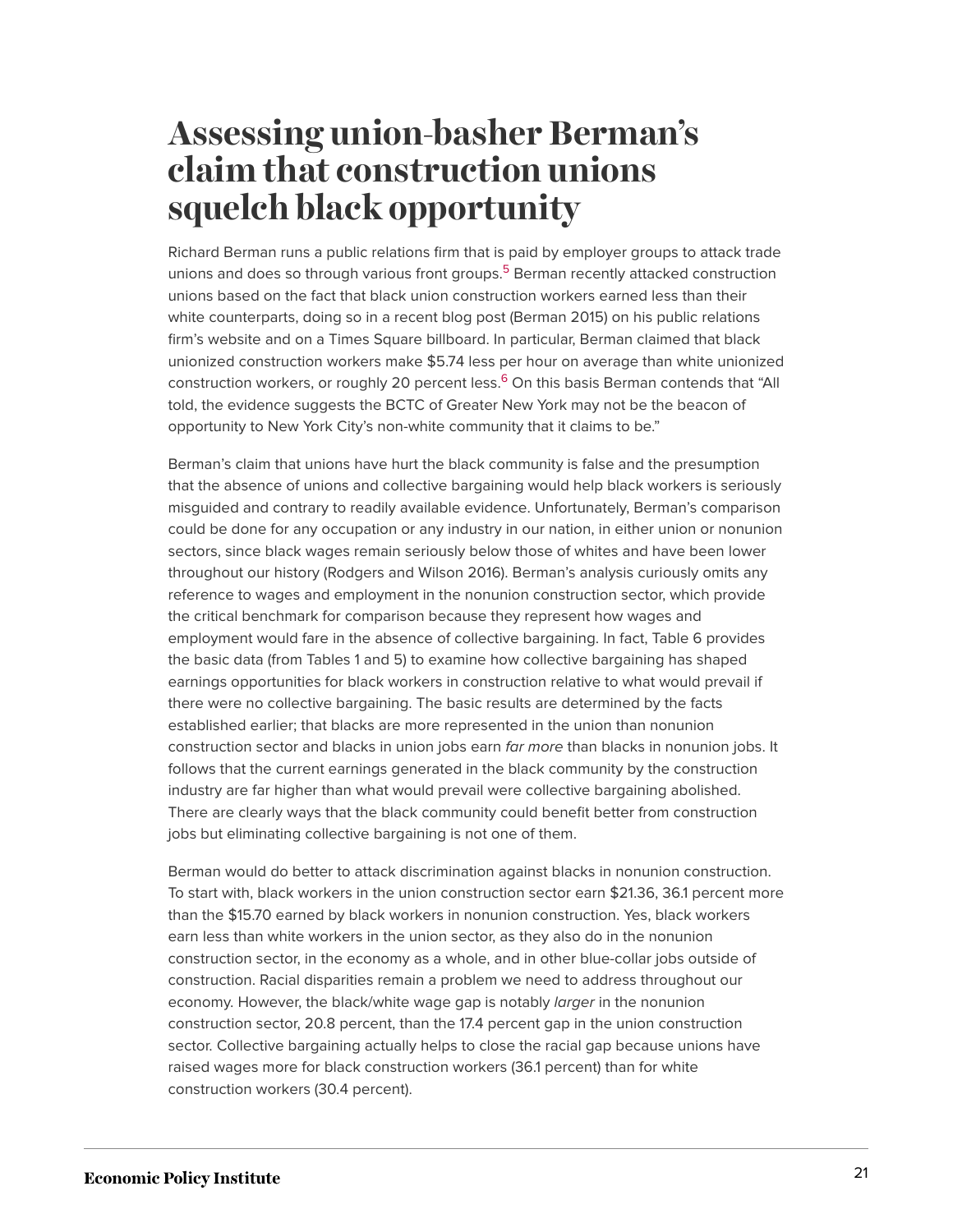We also know that black workers are underrepresented in employment in the nonunion construction sector relative to the union sector. If black workers had the same low share of the workforce in the union construction sector as in the nonunion construction sector (just 15.8 percent), then there would be about 25 percent fewer black workers in union construction (15.8/21.2 equals roughly 75 percent).

So, if the union sector mirrored the pattern of the nonunion construction sector, black workers would earn substantially less, the racial wage gap would be somewhat higher, and far fewer blacks would be employed. **Table 8** provides estimates of the implications for the total wages earned each year by black construction workers, assuming each worker works full time and full year. Currently the black union construction workforce earns \$335.1 million annually. If the nonunion wage levels prevailed, the black workforce would have earned only \$246.3 million, 26.5 percent less. If we just take into account the lesser representation of blacks in construction that would prevail in an entirely nonunion construction sector, then total black earnings would be just \$249.5 million, 25.6 percent less. If we take into account the lower wages and the reduced employment opportunities that would prevail in an entirely nonunion construction sector then total black earnings from construction would have been just \$183.4 million. That's a roughly 45 percent reduction in total wages from construction for the black community because there would be fewer jobs in construction and those employed in construction would earn far less. This shows that collective bargaining has created substantial earnings opportunities for the black community relative to what the nonunion sector would provide.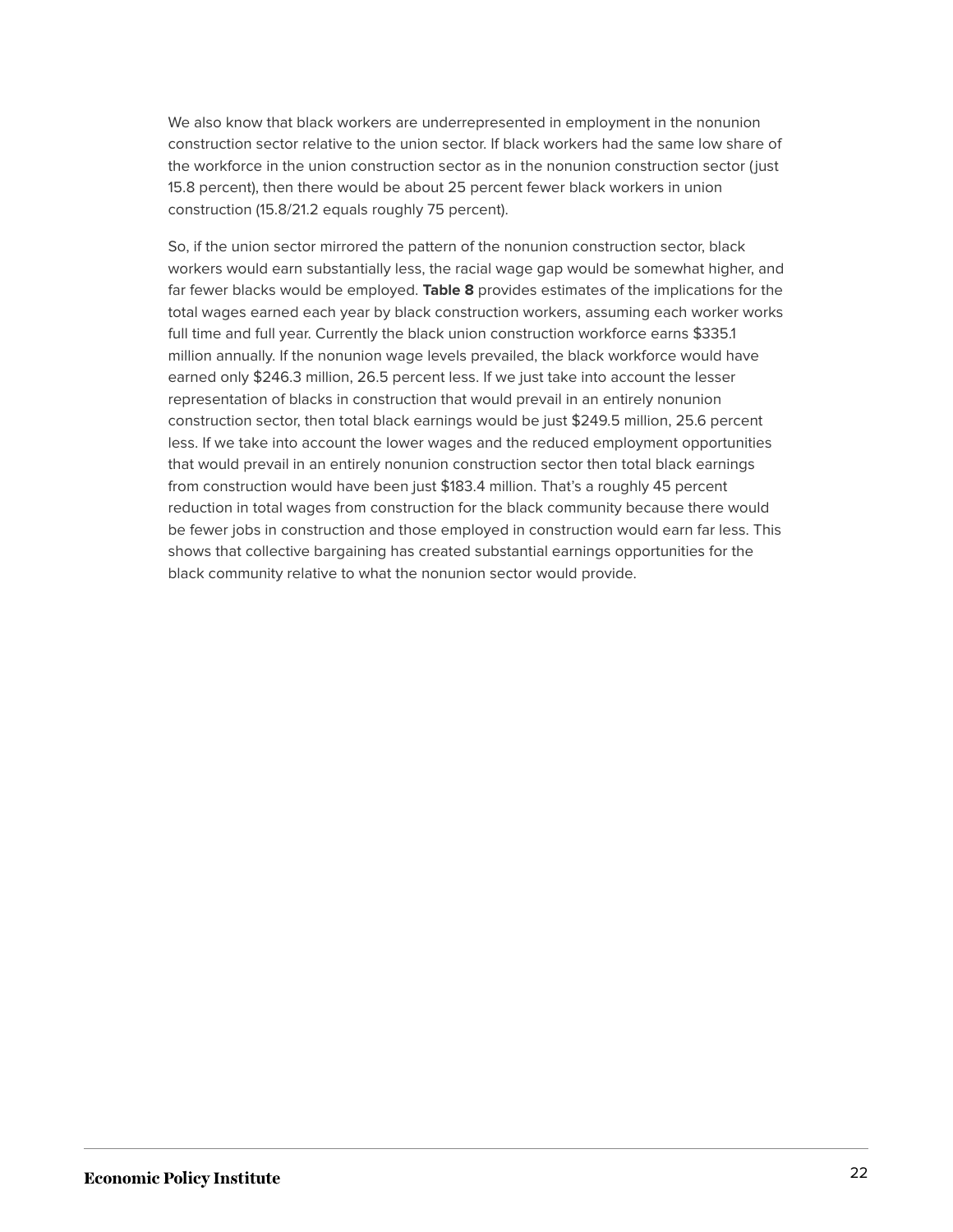### Table 8 **Wages and employment in union and nonunion construction for blacks and whites, 2006–2015**

| Race/ethnicity                                         | Union                  | <b>Nonunion</b>    | <b>Union wage</b><br>advantage** |
|--------------------------------------------------------|------------------------|--------------------|----------------------------------|
| Hourly wage (2015 dollars)*                            |                        |                    |                                  |
| <b>Non-Hispanic white</b>                              | \$25.85                | \$19.82            | 30.4%                            |
| <b>Black</b>                                           | \$21.36                | \$15.70            | 36.1%                            |
| Black/white wage gap***                                | $-17.4%$               | $-20.8%$           |                                  |
| Share of total employment*                             |                        |                    |                                  |
| <b>Black</b>                                           | 21.2%                  | 15.8%              |                                  |
| Total annual wages earned by blacks in<br>union sector | Millions of<br>dollars | Share of<br>actual |                                  |
| <b>Actual</b>                                          | \$335.1                | 100.0%             |                                  |
| At lesser nonunion wages                               | \$246.3                | 73.5%              |                                  |
| At lesser nonunion employment shares                   | \$249.5                | 74.4%              |                                  |
| At lesser nonunion employment and<br>wages             | \$183.4                | 54.7%              |                                  |
| <b>Nonunion impact</b>                                 | \$(151.8)              | $-45.3%$           |                                  |

\* Construction occupations in the construction sector, excluding extraction occupations

\*\* Union advantage is the percent by which union wages exceed that of nonunion wages

\*\*\* Black/white wage gap is the percent by which black wages are below those of whites

**Source:** Author's analysis of Current Population Survey Outgoing Rotation Group microdata, 2006–2015

**Economic Policy Institute**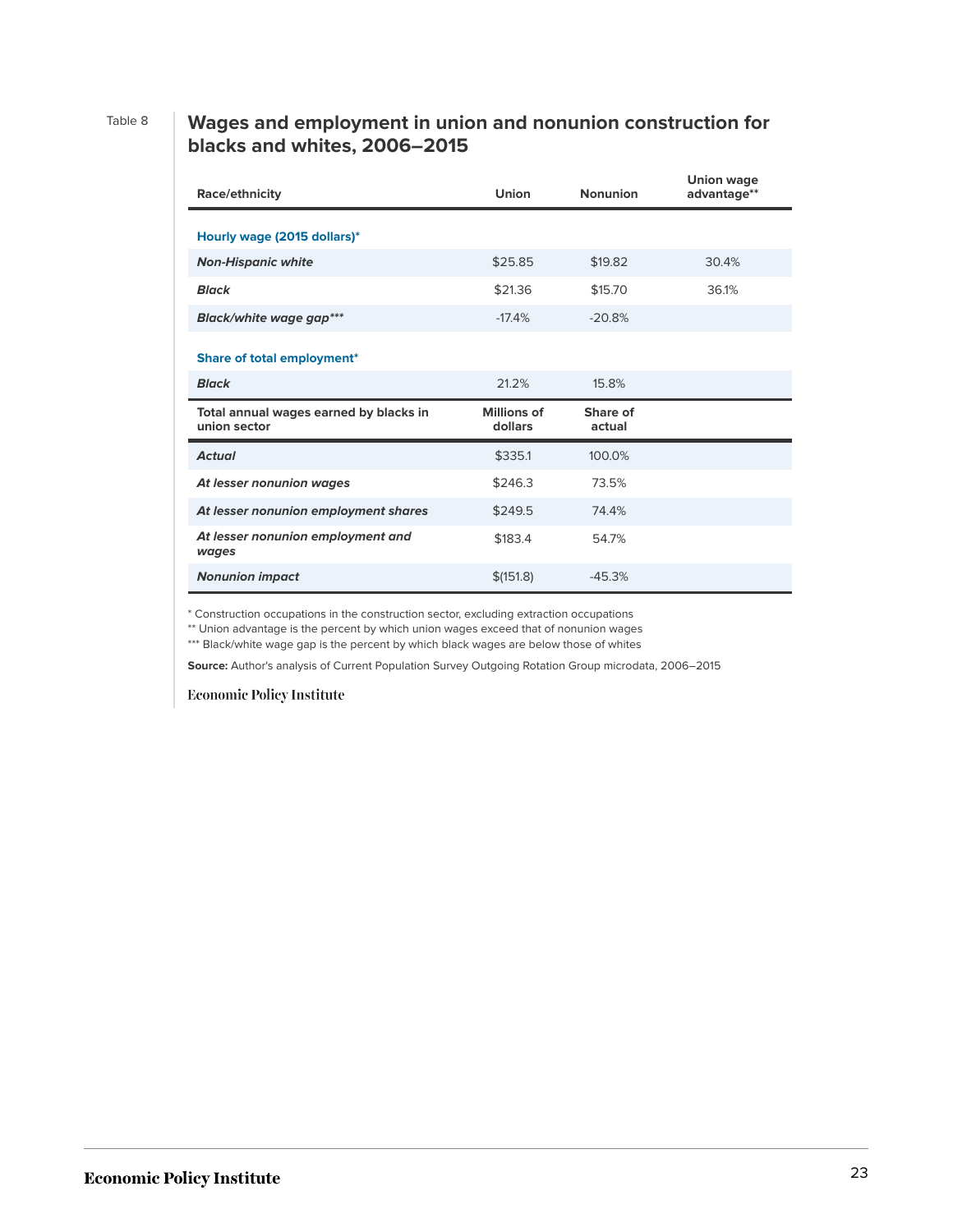# <span id="page-24-0"></span>**Conclusion**

Controversies over racial exclusion in union construction jobs are understandable given the history, as reviewed above. However, what happened in the past does not mean the same practices still prevail. So, it is useful to examine recent data as this study does, examining employment patterns in the most recent 10 years (2006–2015). It is also important to have a point of comparison. Union critics fail to offer evidence that nonunion work sites or nonunion apprenticeships provide greater diversity. In fact, the analysis in this paper shows that the union sector is more welcoming of black workers and provides greater jobs opportunities and far greater wages than the nonunion construction sector. And the analysis of the younger workforce indicates that the union sector has become more welcoming relative to the nonunion sector over time. This is also reflected in the near doubling of the share of union apprenticeships going to black New York City residents, which rose from 18.3 percent of all apprenticeships in 1994 to 35.1 percent in 2014. Comparable data for nonunion apprenticeships are not available.

# <span id="page-24-1"></span>**About the author**

**Lawrence Mishel**, a nationally recognized economist, has been president of the Economic Policy Institute since 2002. Prior to that he was EPI's first research director (starting in 1987) and later became vice president. He is the co-author of all editions of *The State of Working America*. He holds a Ph.D. in economics from the University of Wisconsin at Madison, and his articles have appeared in a variety of academic and non-academic journals. His areas of research are labor economics, wage and income distribution, industrial relations, productivity growth, and the economics of education.

# <span id="page-24-2"></span>**Acknowledgments**

Various people provided comments and advice though they still evade responsibility, which rests with me: James Parrott, Maria Figueroa, Ross Eisenbrey, Jeff Grabelsky, William Spriggs, Carol O'Rourke Pennington, and Ester Fuchs. I especially want to thank Richard Yeselson for doing the historical research that is presented in the first section. Lora Engdahl did an excellent job editing this report.

# <span id="page-24-3"></span>**Endnotes**

- <span id="page-24-4"></span>[1.](#page-1-1) See Berman (2015) and op-eds by Marc H. Morial (2010), president and CEO of the National Urban League, and Harry C. Alford (2010), president and CEO of the National Black Chamber of Commerce.
- <span id="page-24-5"></span>[2.](#page-4-1) Historian Richard Yeselson prepared this section.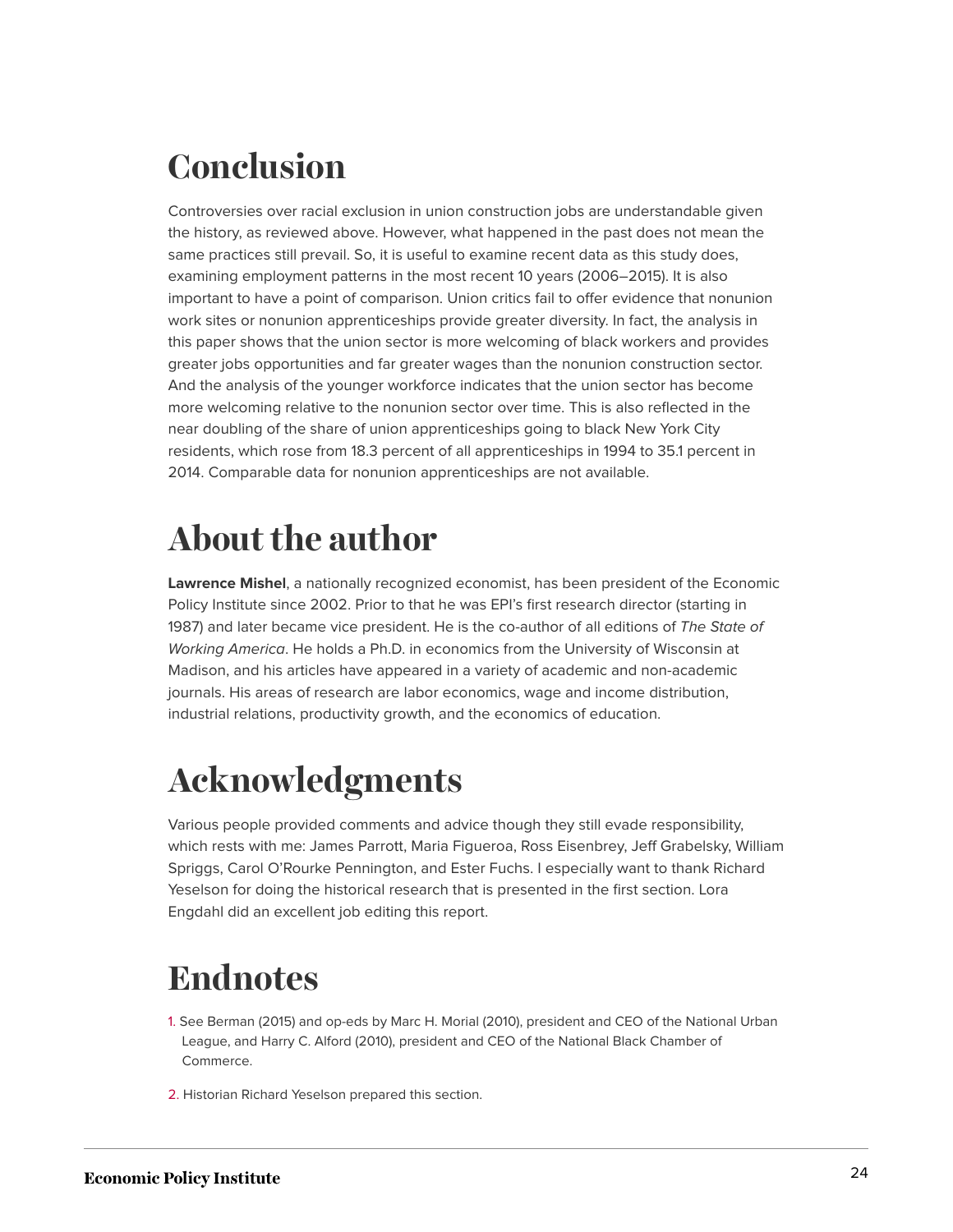- <span id="page-25-1"></span>[3.](#page-13-0) Many immigrants arrive when they are age 16 to 24 years old and have not earned a high school diploma.
- <span id="page-25-2"></span>[4.](#page-16-0) These data reflect comparisons of the construction wage relative to the nonconstruction wage within each sector. For instance, the \$23.95 union construction wage is 14.0 percent higher than the \$21.01 union non-construction wage.
- <span id="page-25-3"></span>[5.](#page-21-1) Richard Berman, founder and CEO of Berman & Co., is executive director of several front groups run out of the firm's D.C. offices, including the Employment Policies Institute and the Center for Union Facts. Berman's blog, *LaborPains,* describes itself as "a joint blog of the [Center for Union](http://unionfacts.com/) [Facts](http://unionfacts.com/) and the Enterprise Freedom Action Committee. We expose the truth about labor unions and the pain they impose upon free enterprise." The funding of this website or of [UnionFacts.org](http://unionfacts.org) is not disclosed. A front-page expose in the *New York Times* confirmed Berman's ties to industry lobbyists and raised major questions about the credibility of the Employment Policies Institute as a research institution: "Something fundamental goes unsaid in the institute's reports: The nonprofit group is run by a public relations firm that also represents the restaurant industry, as part of a tightly coordinated effort to defeat the minimum wage increase…" (Lipton 2014)
- *Bloomberg News* quoted a former IRS official saying that Berman's groups operate for the private benefit of Berman and his clients and represent "a clear violation of the requirements for taxexempt status."
- More information on Berman and the constellation of nonprofits that allow his public relations firm to make profits is in a report by the Center for Public Integrity (Dunbar and Quinn 2014).
- <span id="page-25-4"></span>[6.](#page-21-2) Berman cites analysis of the January 2003 to July 2015 Current Population Survey's Outgoing Rotation Group data. These are the same data, though different years, employed in tabulating Table 5 of this report.

## <span id="page-25-0"></span>**References**

Alford, Harry C. 2010. "[Union PLAs Block Blacks from Construction](http://sfbayview.com/2010/11/union-plas-block-blacks-from-construction/)," *San Francisco Bay View*, Nov. 8.

Berman, Richard. 2015. ["New York City Construction Union Leadership: Male, Pale and Stale.](http://laborpains.org/2015/09/28/nyc-construction-union-leadership-male-pale-and-stale/)" *Labor Pains* (Blog Center for Union Facts.), Sept. 28.

Building and Construction Trades Council of Greater New York. 2012. *NYC Committee on Construction Work Force and Contracting Opportunity Annual Report.*

Building and Construction Trades Council of Greater New York. 2014. *NYC Committee on Construction Work Force and Contracting Opportunity Annual Report.*

Butler, Gregory A. 2011. "[Return of the Coalition](http://gangboxnews.blogspot.com/2011/05/return-of-coalition-are-nycs-minority.html)*.*" *Gangbox News* (Construction Workers News Service), May 13.

Current Population Survey Outgoing Rotation Group microdata. Various years. Survey conducted by the Bureau of the Census for the Bureau of Labor Statistics [machine-readable microdata file]. Washington, D.C.: U.S. Census Bureau.

Dunbar, John, and Erin Quinn. 2014. ["'Dr. Evil' Fuels Dogfight between AKC, Humane Society](https://www.publicintegrity.org/2014/08/18/15244/dr-evil-fuels-dogfight-between-akc-humane-society)." The Center for Public Integrity, August 18.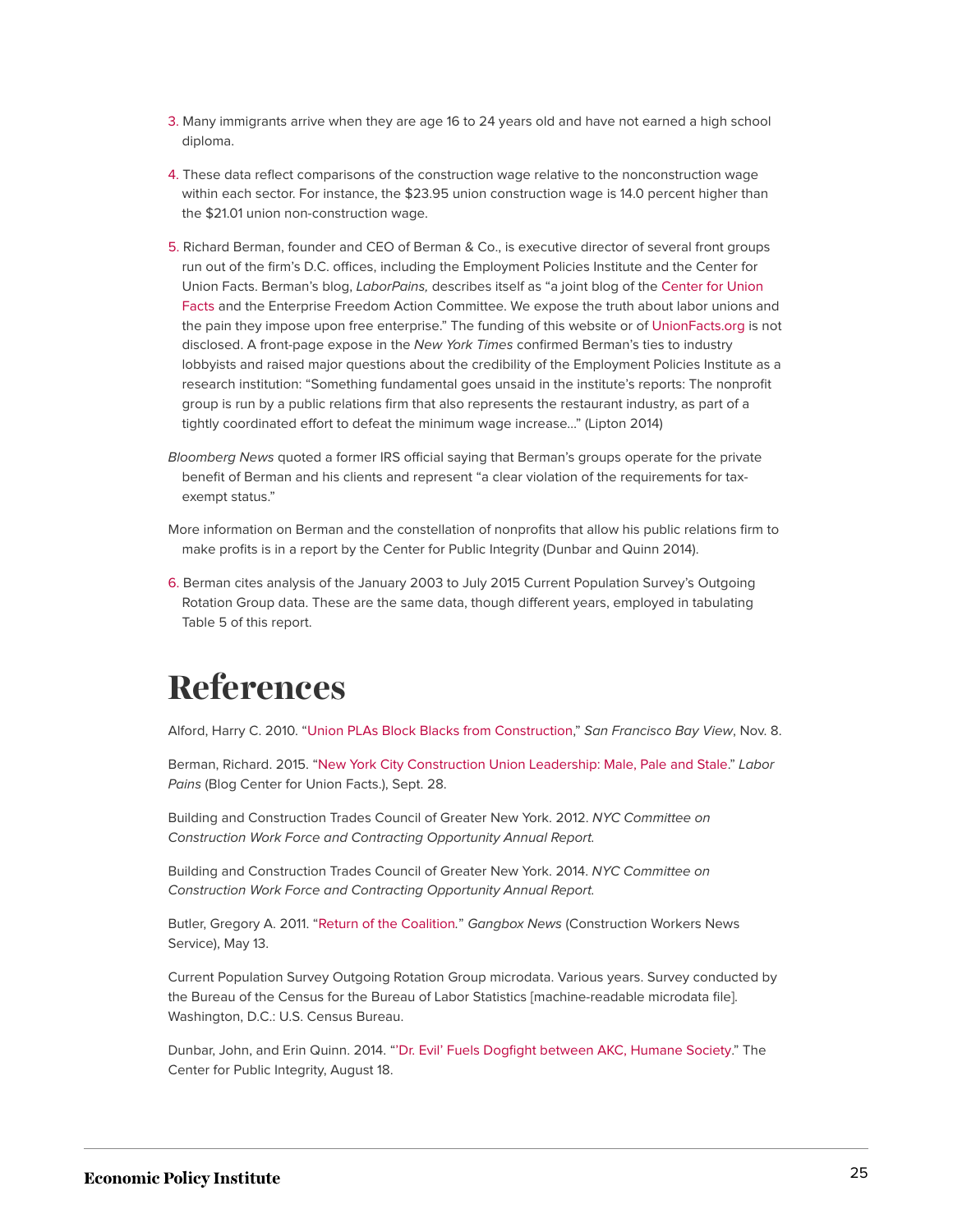Economic Policy Institute (EPI). 2017. "Methodology for Measuring Wages and Benefits." Webpage last updated Feb. 10.

Figueroa, Maria, Jeff Grabelsky, and Ryan Lamare. 2013. ["Community Workforce Agreements:](http://lsj.sagepub.com/content/38/1/7.full.pdf+html) A Tool to Grow the Union Market and to Expand Access to Lifetime Careers in the Unionized Building Trades." *Labor Studies Journal*, vol. 38.

Freeman, Joshua B. 2001. *Working Class New York: Life and Labor since World War II.* New York: The New Press.

Frymer, Paul. 2008. *Black and Blue: African Americans, the Labor Movement, and the Decline of the Democratic Party.* Princeton: Princeton University Press.

Fuchs, Ester R., Dorian Warren, and Kimberly Bayer. 2014. *Expanding Opportunity for Middle Class Jobs in New York City: Minority Youth Employment in the Building and Construction Trades.* Columbia University School of International and Public Affairs.

Hill, Herbert. 1985. *Black Labor and the American Legal System: Race, Work, and the Law*. Madison: University of Wisconsin Press.

LaBarbera, Gary. 2015. ["The Real Story on Union Construction: Corporate Special Interests are](http://www.crainsnewyork.com/article/20151023/OPINION/151029924) [Engaging in a Sad Effort to Distort the Truth](http://www.crainsnewyork.com/article/20151023/OPINION/151029924)," *Crain's New York Business,* Oct. 23.

Lipton, Eric. 2014. "[Fight over Minimum Wage Illustrates Web of Industry Ties.](https://www.nytimes.com/2014/02/10/us/politics/fight-over-minimum-wage-illustrates-web-of-industry-ties.html?_r=2)" *New York Times,* Feb. 9.

Mishel, Lawrence. 2013. ["Racial Underrepresentation in Construction:](http://www.epi.org/blog/racial-underrepresentation-construction/) How Do the Union and [Nonunion Sectors Compare?](http://www.epi.org/blog/racial-underrepresentation-construction/)" *Working Economics* (Economic Policy Institute blog), Oct. 30.

Morial, Marc H. 2010. ["Black America to Construction Unions: Open Your Doors.](http://sfbayview.com/2010/11/union-plas-block-blacks-from-construction/)" *San Francisco Bay View*, Nov. 8.

New York City Commission on Human Rights. 1963. *Bias in the Building Industry: An Interim Report to the Mayor.*

New York City Commission on Human Rights. 1993. *Building Barriers: Discrimination in New York City's Construction Trades.*

New York State Commission Against Discrimination. 1960. *Apprentices, Skilled Craftsmen and the Negro: An Analysis*.

Roberts, Sam, 2016. "[James Haughton, Who Fought Racial Barriers in Building Trades, Dies at 86,](http://www.nytimes.com/2016/05/06/nyregion/james-haughton-who-fought-racial-barriers-in-building-trades-dies-at-86.html?_r=0)" *New York Times,* May 5.

Rodgers, William M., and Valerie Wilson. 2016. *[Black–White Wage Gaps Expand with Rising Wage](http://www.epi.org/publication/black-white-wage-gaps-expand-with-rising-wage-inequality/) [Inequality](http://www.epi.org/publication/black-white-wage-gaps-expand-with-rising-wage-inequality/)*. Economic Policy Institute report.

U.S. Census Bureau. 2012. *Quarterly Workforce Indicators*, Nov. 28

Waldinger, Roger, and Thomas Bailey. 1991. "The Continuing Significance of Race: Racial Conflict and Racial Discrimination in Construction*." Politics and Society*, vol. 19, 291–323